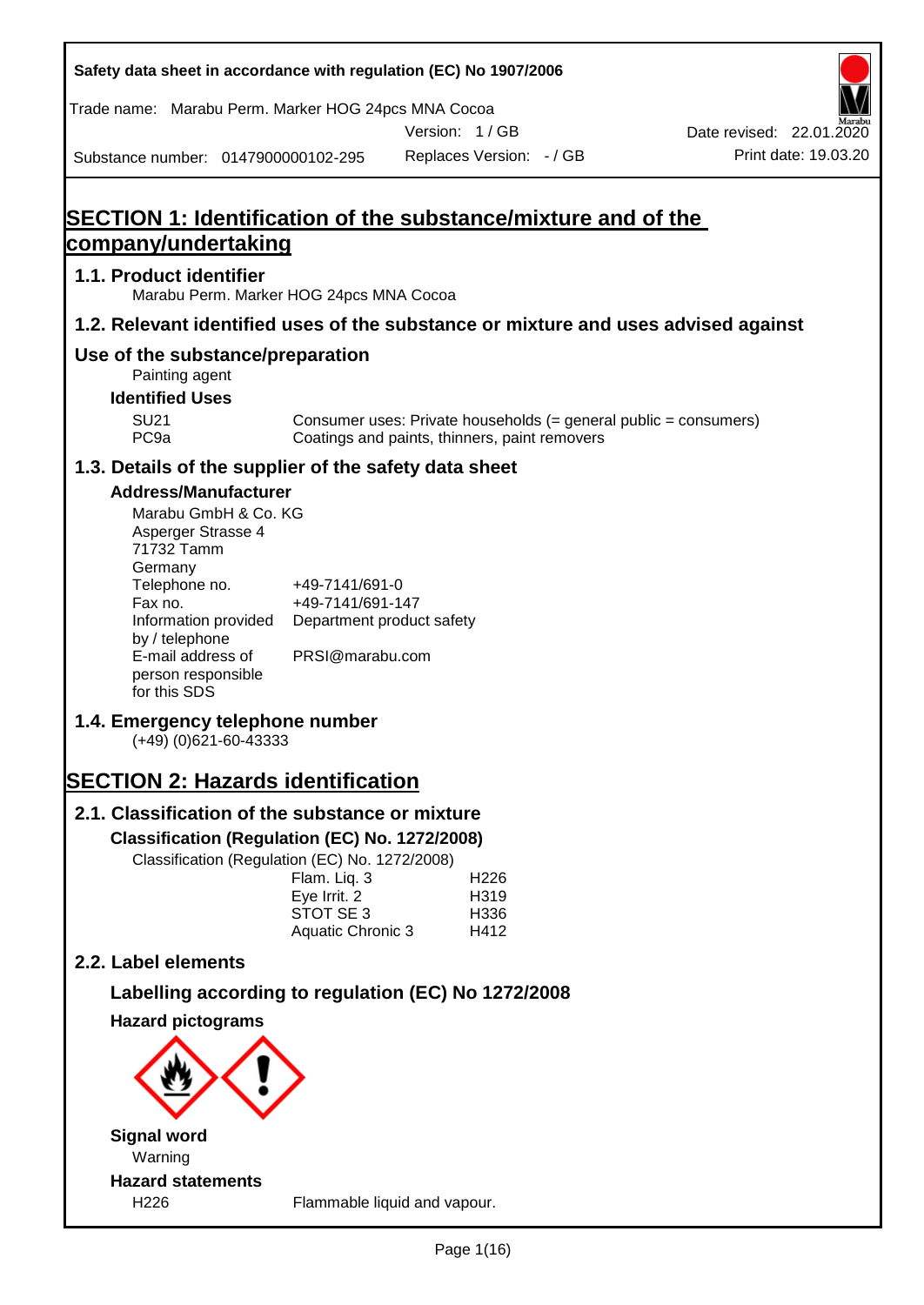| Safety data sheet in accordance with regulation (EC) No 1907/2006               |                                                       |               |                          |                          |                                                                                  |                          |
|---------------------------------------------------------------------------------|-------------------------------------------------------|---------------|--------------------------|--------------------------|----------------------------------------------------------------------------------|--------------------------|
| Trade name: Marabu Perm. Marker HOG 24pcs MNA Cocoa                             |                                                       | Version: 1/GB |                          |                          |                                                                                  | Date revised: 22.01.2020 |
| Substance number: 0147900000102-295                                             |                                                       |               |                          | Replaces Version: - / GB |                                                                                  | Print date: 19.03.20     |
|                                                                                 |                                                       |               |                          |                          |                                                                                  |                          |
| H319                                                                            | Causes serious eye irritation.                        |               |                          |                          |                                                                                  |                          |
| H336                                                                            | May cause drowsiness or dizziness.                    |               |                          |                          |                                                                                  |                          |
| H412                                                                            | Harmful to aquatic life with long lasting effects.    |               |                          |                          |                                                                                  |                          |
| <b>Precautionary statements</b>                                                 |                                                       |               |                          |                          |                                                                                  |                          |
| P101                                                                            |                                                       |               |                          |                          | If medical advice is needed, have product container or label at hand.            |                          |
| P <sub>102</sub>                                                                | Keep out of reach of children.                        |               |                          |                          |                                                                                  |                          |
| P210                                                                            | sources. No smoking.                                  |               |                          |                          | Keep away from heat, hot surfaces, sparks, open flames and other ignition        |                          |
| P264.1                                                                          | Wash hands thoroughly after handling.                 |               |                          |                          |                                                                                  |                          |
| P271                                                                            | Use only outdoors or in a well-ventilated area.       |               |                          |                          |                                                                                  |                          |
| P280                                                                            |                                                       |               |                          |                          | Wear protective gloves / protective clothing / eye protection / face protection. |                          |
| P305+P351+P338                                                                  | lenses, if present and easy to do. Continue rinsing.  |               |                          |                          | IF IN EYES: Rinse cautiously with water for several minutes. Remove contact      |                          |
| P405                                                                            | Store locked up.                                      |               |                          |                          |                                                                                  |                          |
| P501.9                                                                          | Dispose of contents / container as problematic waste. |               |                          |                          |                                                                                  |                          |
| Hazardous component(s) to be indicated on label (Regulation (EC) No. 1272/2008) |                                                       |               |                          |                          |                                                                                  |                          |
| contains                                                                        | 1-Methoxy-2-propanol                                  |               |                          |                          |                                                                                  |                          |
| 2.3. Other hazards<br>No special hazards have to be mentioned.                  |                                                       |               |                          |                          |                                                                                  |                          |
|                                                                                 |                                                       |               |                          |                          |                                                                                  |                          |
| <b>SECTION 3: Composition/information on ingredients</b><br>3.2. Mixtures       |                                                       |               |                          |                          |                                                                                  |                          |
|                                                                                 |                                                       |               |                          |                          |                                                                                  |                          |
| <b>Hazardous ingredients</b>                                                    |                                                       |               |                          |                          |                                                                                  |                          |
| <b>Ethanol</b>                                                                  |                                                       |               |                          |                          |                                                                                  |                          |
| CAS No.                                                                         | 64-17-5                                               |               |                          |                          |                                                                                  |                          |
| EINECS no.                                                                      | 200-578-6                                             |               |                          |                          |                                                                                  |                          |
| Registration no.                                                                | 01-2119457610-43                                      |               |                          |                          |                                                                                  |                          |
| Concentration                                                                   | $>=$ 25                                               |               | $\epsilon$               | 50                       | %                                                                                |                          |
| Classification (Regulation (EC) No. 1272/2008)                                  |                                                       |               |                          |                          |                                                                                  |                          |
|                                                                                 | Flam. Liq. 2                                          |               | H <sub>225</sub>         |                          |                                                                                  |                          |
|                                                                                 | Eye Irrit. 2                                          |               | H319                     |                          |                                                                                  |                          |
| Concentration limits (Regulation (EC) No. 1272/2008)                            |                                                       |               |                          |                          |                                                                                  |                          |
|                                                                                 | Eye Irrit. 2                                          | H319          |                          | $>= 50 \%$               |                                                                                  |                          |
| 1-Methoxy-2-propanol                                                            |                                                       |               |                          |                          |                                                                                  |                          |
| CAS No.                                                                         | 107-98-2                                              |               |                          |                          |                                                                                  |                          |
| EINECS no.                                                                      | 203-539-1                                             |               |                          |                          |                                                                                  |                          |
| Registration no.                                                                | 01-2119457435-35                                      |               |                          |                          |                                                                                  |                          |
| Concentration                                                                   | $=$                                                   | 25            | $\,<\,$                  | 50                       | %                                                                                |                          |
|                                                                                 |                                                       |               |                          |                          |                                                                                  |                          |
| Classification (Regulation (EC) No. 1272/2008)                                  | STOT SE 3                                             |               |                          |                          |                                                                                  |                          |
|                                                                                 | Flam. Liq. 3                                          |               | H336<br>H <sub>226</sub> |                          |                                                                                  |                          |
|                                                                                 |                                                       |               |                          |                          |                                                                                  |                          |
| <b>Benzyl alcohol</b>                                                           |                                                       |               |                          |                          |                                                                                  |                          |
| CAS No.                                                                         | 100-51-6                                              |               |                          |                          |                                                                                  |                          |
| EINECS no.                                                                      | 202-859-9                                             |               |                          |                          |                                                                                  |                          |
| Registration no.                                                                | 01-2119492630-38                                      |               |                          |                          |                                                                                  |                          |
| Concentration                                                                   | $>=$                                                  | 1             | $\lt$                    | 10                       | $\%$                                                                             |                          |
|                                                                                 |                                                       |               |                          |                          |                                                                                  |                          |
| Classification (Regulation (EC) No. 1272/2008)                                  |                                                       |               |                          |                          |                                                                                  |                          |
|                                                                                 | Acute Tox. 4                                          |               | H332                     |                          |                                                                                  |                          |
|                                                                                 |                                                       |               |                          |                          |                                                                                  |                          |

 $\mathbf{r}$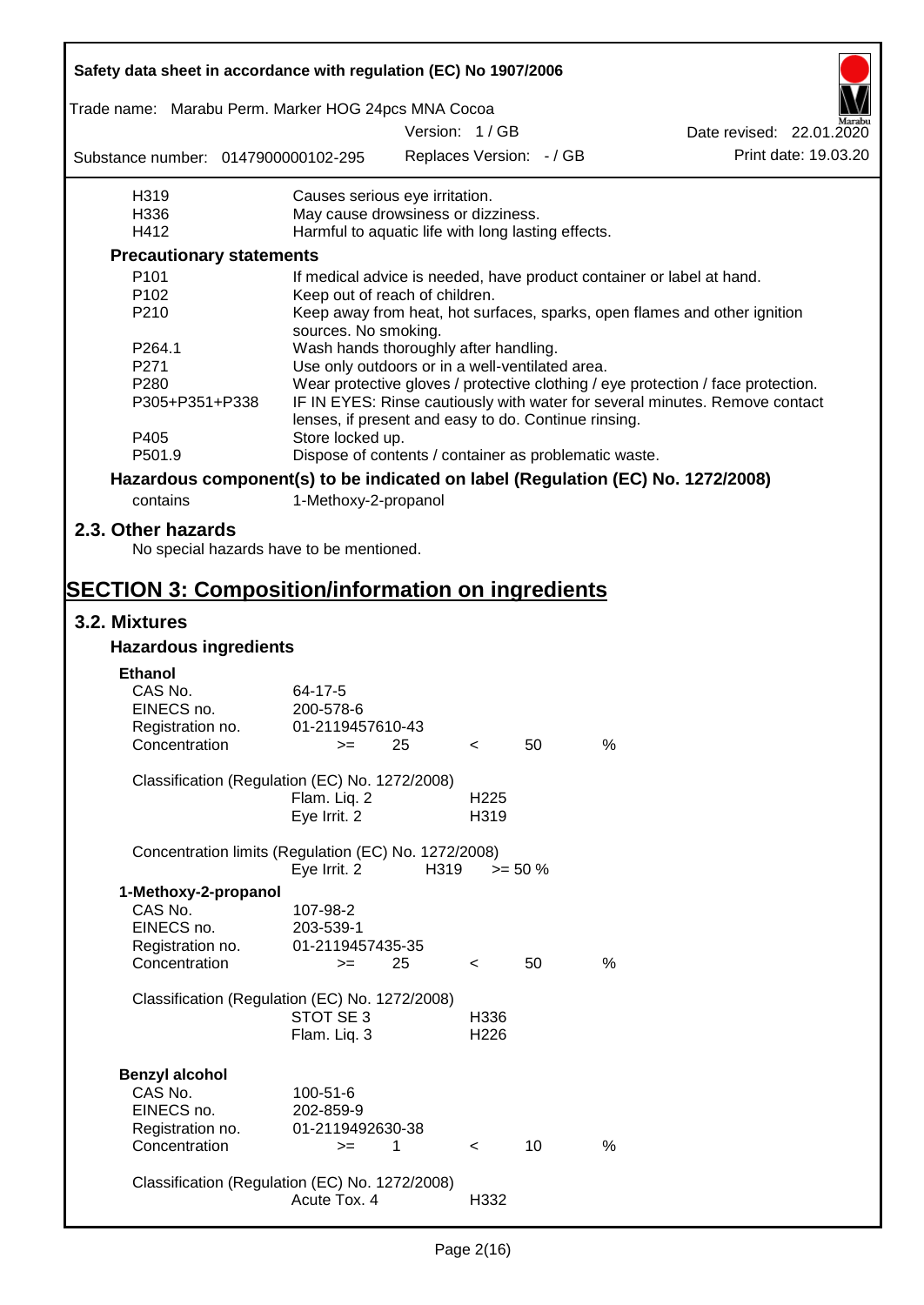| Safety data sheet in accordance with regulation (EC) No 1907/2006 |                                                                         |               |                          |    |      |                          |                      |
|-------------------------------------------------------------------|-------------------------------------------------------------------------|---------------|--------------------------|----|------|--------------------------|----------------------|
| Trade name:                                                       | Marabu Perm. Marker HOG 24pcs MNA Cocoa                                 |               |                          |    |      |                          | Marabu               |
|                                                                   |                                                                         | Version: 1/GB |                          |    |      | Date revised: 22.01.2020 |                      |
|                                                                   | Substance number: 0147900000102-295                                     |               | Replaces Version: - / GB |    |      |                          | Print date: 19.03.20 |
|                                                                   | Acute Tox. 4                                                            |               | H302                     |    |      |                          |                      |
|                                                                   | Eye Irrit. 2                                                            |               | H <sub>3</sub> 19        |    |      |                          |                      |
|                                                                   | 3',6'-bis(diethylamino)spiro[isobenzofuran-1(3H),9'-[9H]xanthene]-3-one |               |                          |    |      |                          |                      |
| CAS No.                                                           | 509-34-2                                                                |               |                          |    |      |                          |                      |
| EINECS no.                                                        | 208-096-8                                                               |               |                          |    |      |                          |                      |
| Concentration                                                     | $>=$                                                                    | 2,5           | $\leq$                   | 10 | $\%$ |                          |                      |
|                                                                   | Classification (Regulation (EC) No. 1272/2008)                          |               |                          |    |      |                          |                      |
|                                                                   | Acute Tox. 4                                                            |               | H <sub>302</sub>         |    |      |                          |                      |
|                                                                   | Eye Irrit. 2                                                            |               | H <sub>3</sub> 19        |    |      |                          |                      |
|                                                                   | Aquatic Chronic 2                                                       |               | H411                     |    |      |                          |                      |

# **SECTION 4: First aid measures**

### **4.1. Description of first aid measures**

#### **General information**

In all cases of doubt, or when symptoms persist, seek medical attention. Never give anything by mouth to an unconscious person. If unconscious place in recovery position and seek medical advice.

#### **After inhalation**

Remove to fresh air, keep patient warm and at rest. If breathing is irregular or stopped, administer artificial respiration.

#### **After skin contact**

Remove contaminated clothing. Wash skin thoroughly with soap and water or use recognised skin cleanser. Do NOT use solvents or thinners.

#### **After eye contact**

Remove contact lenses, irrigate copiously with clean, fresh water, holding the eyelids apart for at least 10 minutes and seek immediate medical advice.

#### **After ingestion**

If accidentally swallowed rinse the mouth with plenty of water (only if the person is conscious) and obtain immediate medical attention. Keep at rest. Do NOT induce vomiting.

### **4.2. Most important symptoms and effects, both acute and delayed**

Until now no symptoms known so far.

### **4.3. Indication of any immediate medical attention and special treatment needed**

### **Hints for the physician / treatment**

Treat symptomatically

# **SECTION 5: Firefighting measures**

### **5.1. Extinguishing media**

### **Suitable extinguishing media**

Recommended: alcohol resistant foam, CO2, powders, water spray/mist, Not be used for safety reasons: water *iet* 

### **5.2. Special hazards arising from the substance or mixture**

In the event of fire the following can be released: Carbon monoxide (CO); Carbon dioxide (CO2); dense black smoke; Nitrogen oxides (NOx); Sulphur oxides; Hydrogen chloride (HCl)

### **5.3. Advice for firefighters**

### **Special protective equipment for fire-fighting**

Cool closed containers exposed to fire with water. Do not allow run-off from fire fighting to enter drains or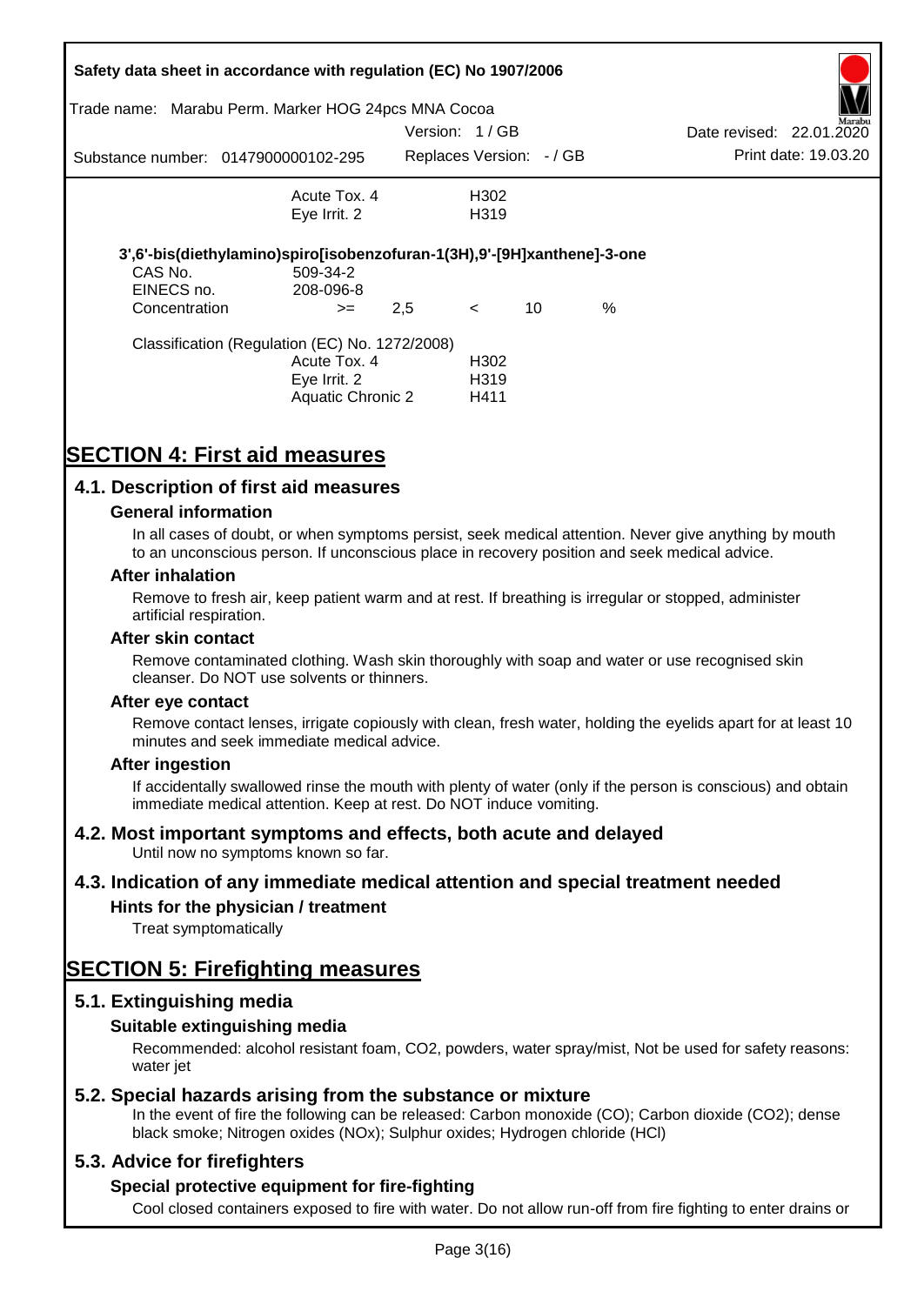#### **Safety data sheet in accordance with regulation (EC) No 1907/2006**

Trade name: Marabu Perm. Marker HOG 24pcs MNA Cocoa

Version: 1 / GB

Replaces Version: - / GB Print date: 19.03.20 Date revised: 22.01.

Substance number: 0147900000102-295

water courses.

# **SECTION 6: Accidental release measures**

### **6.1. Personal precautions, protective equipment and emergency procedures**

Exclude sources of ignition and ventilate the area. Avoid breathing vapours. Refer to protective measures listed in Sections 7 and 8.

### **6.2. Environmental precautions**

Do not allow to enter drains or waterways. If the product contaminates lakes, rivers or sewage, inform appropriate authorities in accordance with local regulations.

### **6.3. Methods and material for containment and cleaning up**

Contain and collect spillage with non-combustible absorbent materials, e.g. sand, earth, vermiculite, diatomaceous earth and place in container for disposal according to local regulations (see section 13). Clean preferably with a detergent - avoid use of solvents.

### **6.4. Reference to other sections**

Information regarding Safe handling, see Section 7. Information regarding personal protective measures, see Section 8. Information regarding waste disposal, see Section 13.

# **SECTION 7: Handling and storage**

### **7.1. Precautions for safe handling**

### **Advice on safe handling**

Prevent the creation of flammable or explosive concentrations of vapour in air and avoid vapour concentration higher than the occupational exposure limits. In addition, the product should only be used in areas from which all naked lights and other sources of ignition have been excluded. Electrical equipment should be protected to the appropriate standard. Mixture may charge electrostatically: always use earthing leads when transferring from one container to another. Operators should wear anti-static footwear and clothing and floors should be of the conducting type. Isolate from sources of heat, sparks and open flame. No sparking tools should be used. Avoid skin and eye contact. Avoid the inhalation of particulates and spray mist arising from the application of this mixture. Smoking, eating and drinking shall be prohibited in application area. For personal protection see Section 8. Never use pressure to empty: container is not a pressure vessel. Always keep in containers of same material as the original one. Comply with the health and safety at work laws. Do not allow to enter drains or water courses.

#### **Advice on protection against fire and explosion**

Vapours are heavier than air and may spread along floors. Vapours may form explosive mixtures with air.

#### **Classification of fires / temperature class / Ignition group / Dust explosion class**

| Classification of fires | B (Combustible liquid substances) |
|-------------------------|-----------------------------------|
| Temperature class       | T3                                |

### **7.2. Conditions for safe storage, including any incompatibilities**

### **Requirements for storage rooms and vessels**

Electrical installations/working materials must comply with the local applied technological safety standards. Storage rooms in which filling operations take place must have a conducting floor. Store in accordance with national regulation

#### **Hints on storage assembly**

Store away from oxidising agents, from strongly alkaline and strongly acid materials.

#### **Further information on storage conditions**

Observe label precautions. Store between 15 and 30 °C in a dry, well ventilated place away from sources of heat and direct sunlight. Keep container tightly closed. Keep away from sources of ignition. No smoking. Prevent unauthorised access. Containers which are opened must be carefully resealed and kept upright to prevent leakage.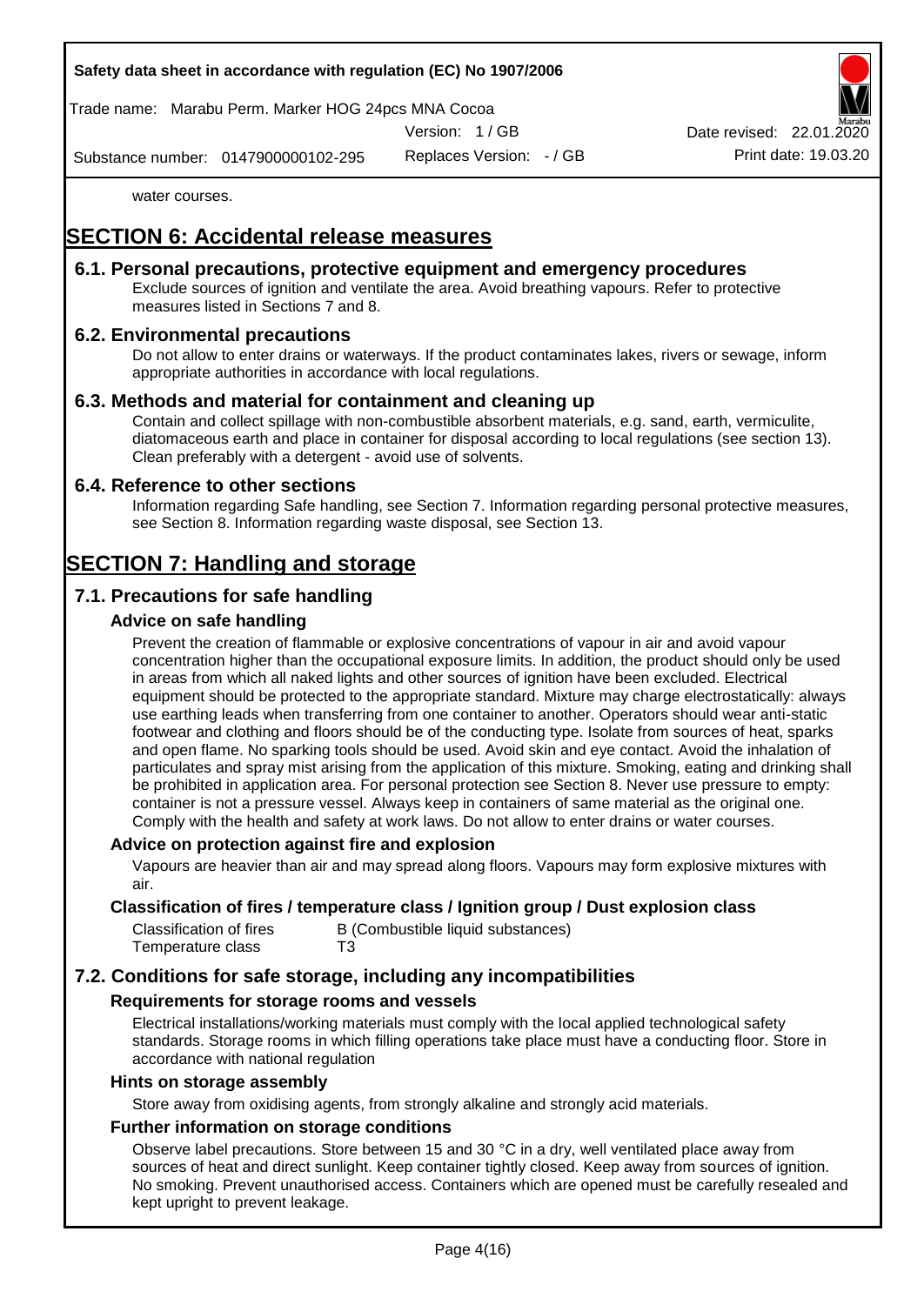| Safety data sheet in accordance with regulation (EC) No 1907/2006                                     |                        |                                |      |                   |                          |
|-------------------------------------------------------------------------------------------------------|------------------------|--------------------------------|------|-------------------|--------------------------|
| Trade name: Marabu Perm. Marker HOG 24pcs MNA Cocoa                                                   |                        | Version: 1/GB                  |      |                   | Date revised: 22.01.2020 |
| Substance number: 0147900000102-295                                                                   |                        | Replaces Version: - / GB       |      |                   | Print date: 19.03.20     |
| 7.3. Specific end use(s)<br>Painting agent<br><b>SECTION 8: Exposure controls/personal protection</b> |                        |                                |      |                   |                          |
| 8.1. Control parameters                                                                               |                        |                                |      |                   |                          |
| <b>Exposure limit values</b>                                                                          |                        |                                |      |                   |                          |
| <b>Ethanol</b>                                                                                        |                        |                                |      |                   |                          |
| List                                                                                                  | EH40                   |                                |      |                   |                          |
| <b>Type</b>                                                                                           | <b>WEL</b>             |                                |      |                   |                          |
| Value                                                                                                 | 1920                   | mg/m <sup>3</sup>              | 1000 | ppm(V)            |                          |
| <b>Status: 2011</b>                                                                                   |                        |                                |      |                   |                          |
| 1-Methoxy-2-propanol                                                                                  |                        |                                |      |                   |                          |
| List                                                                                                  | EH40                   |                                |      |                   |                          |
| <b>Type</b>                                                                                           | <b>WEL</b>             |                                |      |                   |                          |
| Value                                                                                                 | 375                    | mg/m <sup>3</sup>              | 100  | ppm(V)            |                          |
| Short term exposure limit                                                                             | 560                    | mg/m <sup>3</sup>              | 150  | ppm(V)            |                          |
| Skin resorption / sensibilisation: Sk;                                                                |                        | <b>Status: 2011</b>            |      |                   |                          |
| <b>Derived No/Minimal Effect Levels (DNEL/DMEL)</b>                                                   |                        |                                |      |                   |                          |
| <b>Ethanol</b>                                                                                        |                        |                                |      |                   |                          |
| Type of value                                                                                         |                        | Derived No Effect Level (DNEL) |      |                   |                          |
| Reference group                                                                                       | Worker                 |                                |      |                   |                          |
| Duration of exposure                                                                                  | Long term              |                                |      |                   |                          |
| Route of exposure<br>Mode of action                                                                   | inhalative             | Systemic effects               |      |                   |                          |
| Concentration                                                                                         |                        | 950                            |      | mg/m <sup>3</sup> |                          |
|                                                                                                       |                        |                                |      |                   |                          |
| Type of value                                                                                         |                        | Derived No Effect Level (DNEL) |      |                   |                          |
| Reference group                                                                                       | Worker                 |                                |      |                   |                          |
| Duration of exposure                                                                                  | Short term             |                                |      |                   |                          |
| Route of exposure                                                                                     | inhalative             |                                |      |                   |                          |
| Mode of action                                                                                        |                        | Local effects                  |      |                   |                          |
| Concentration                                                                                         |                        | 1900                           |      | mg/m <sup>3</sup> |                          |
| Type of value                                                                                         |                        | Derived No Effect Level (DNEL) |      |                   |                          |
| Reference group                                                                                       | Worker                 |                                |      |                   |                          |
| Duration of exposure                                                                                  | Long term              |                                |      |                   |                          |
| Route of exposure                                                                                     | dermal                 |                                |      |                   |                          |
| Mode of action                                                                                        |                        | Systemic effects               |      |                   |                          |
| Concentration                                                                                         |                        | 343                            |      | mg/kg/d           |                          |
| Type of value                                                                                         |                        | Derived No Effect Level (DNEL) |      |                   |                          |
| Reference group                                                                                       | Consumer               |                                |      |                   |                          |
| Duration of exposure                                                                                  | Long term              |                                |      |                   |                          |
| Route of exposure                                                                                     | inhalative             |                                |      |                   |                          |
| Mode of action                                                                                        |                        | Systemic effects               |      |                   |                          |
| Concentration                                                                                         |                        | 114                            |      | mg/m <sup>3</sup> |                          |
|                                                                                                       |                        |                                |      |                   |                          |
| Type of value                                                                                         |                        | Derived No Effect Level (DNEL) |      |                   |                          |
| Reference group<br>Duration of exposure                                                               | Consumer<br>Short term |                                |      |                   |                          |
| Route of exposure                                                                                     | inhalative             |                                |      |                   |                          |
| Mode of action                                                                                        |                        | Local effects                  |      |                   |                          |
| Concentration                                                                                         |                        | 950                            |      | mg/m <sup>3</sup> |                          |
|                                                                                                       |                        |                                |      |                   |                          |

 $\mathsf{r}$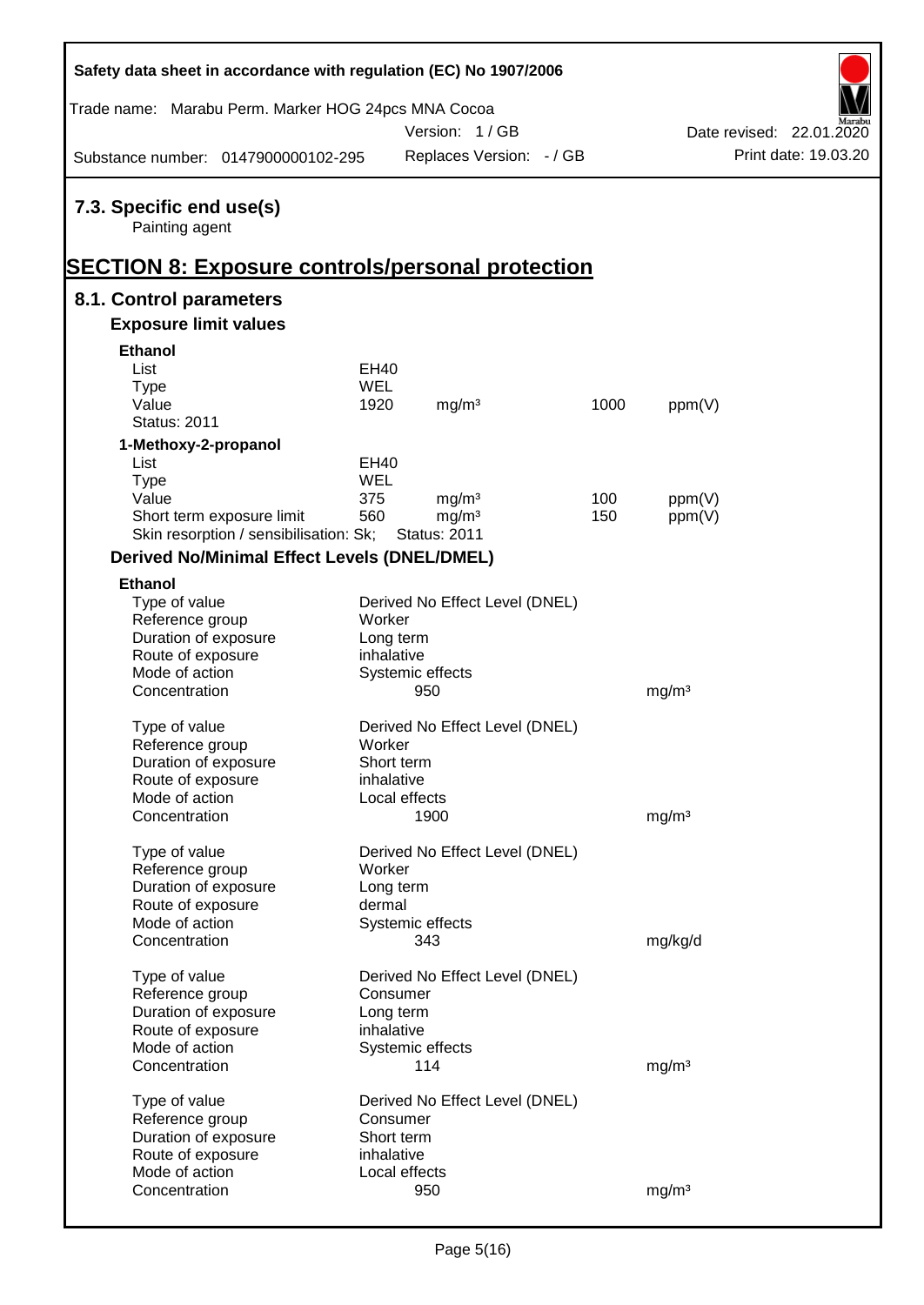| Safety data sheet in accordance with regulation (EC) No 1907/2006 |                                |                          |  |  |  |  |
|-------------------------------------------------------------------|--------------------------------|--------------------------|--|--|--|--|
| Trade name: Marabu Perm. Marker HOG 24pcs MNA Cocoa               |                                |                          |  |  |  |  |
|                                                                   | Version: 1/GB                  | Date revised: 22.01.2020 |  |  |  |  |
| Substance number: 0147900000102-295                               | Replaces Version: - / GB       | Print date: 19.03.20     |  |  |  |  |
| Type of value                                                     | Derived No Effect Level (DNEL) |                          |  |  |  |  |
| Reference group                                                   | Consumer                       |                          |  |  |  |  |
| Duration of exposure                                              | Long term                      |                          |  |  |  |  |
| Route of exposure                                                 | dermal                         |                          |  |  |  |  |
| Mode of action                                                    | Systemic effects               |                          |  |  |  |  |
| Concentration                                                     | 206                            | mg/kg/d                  |  |  |  |  |
| Type of value                                                     | Derived No Effect Level (DNEL) |                          |  |  |  |  |
| Reference group                                                   | Consumer                       |                          |  |  |  |  |
| Duration of exposure                                              | Long term                      |                          |  |  |  |  |
| Route of exposure                                                 | oral                           |                          |  |  |  |  |
| Mode of action                                                    | Systemic effects               |                          |  |  |  |  |
| Concentration                                                     | 87                             | mg/kg/d                  |  |  |  |  |
|                                                                   |                                |                          |  |  |  |  |
| 1-Methoxy-2-propanol                                              |                                |                          |  |  |  |  |
| Type of value                                                     | Derived No Effect Level (DNEL) |                          |  |  |  |  |
| Reference group                                                   | Worker                         |                          |  |  |  |  |
| Duration of exposure                                              | Acute                          |                          |  |  |  |  |
| Route of exposure                                                 | inhalative                     |                          |  |  |  |  |
| Mode of action                                                    | Local effects                  |                          |  |  |  |  |
| Concentration                                                     | 553,5                          | mg/m <sup>3</sup>        |  |  |  |  |
| Type of value                                                     | Derived No Effect Level (DNEL) |                          |  |  |  |  |
| Reference group                                                   | Worker                         |                          |  |  |  |  |
| Duration of exposure                                              | Long term                      |                          |  |  |  |  |
| Route of exposure                                                 | dermal                         |                          |  |  |  |  |
| Mode of action                                                    | Systemic effects               |                          |  |  |  |  |
| Concentration                                                     | 50,6                           | mg/person/               |  |  |  |  |
|                                                                   |                                | d                        |  |  |  |  |
| Type of value                                                     | Derived No Effect Level (DNEL) |                          |  |  |  |  |
| Reference group                                                   | Worker                         |                          |  |  |  |  |
| Duration of exposure                                              | Long term                      |                          |  |  |  |  |
| Route of exposure                                                 | inhalative                     |                          |  |  |  |  |
| Mode of action                                                    | Systemic effects               |                          |  |  |  |  |
| Concentration                                                     | 369                            | mg/m <sup>3</sup>        |  |  |  |  |
|                                                                   |                                |                          |  |  |  |  |
| Type of value                                                     | Derived No Effect Level (DNEL) |                          |  |  |  |  |
| Reference group                                                   | <b>General Population</b>      |                          |  |  |  |  |
| Duration of exposure<br>Route of exposure                         | Long term<br>dermal            |                          |  |  |  |  |
| Mode of action                                                    | Systemic effects               |                          |  |  |  |  |
| Concentration                                                     | 18,1                           | mg/kg                    |  |  |  |  |
|                                                                   |                                |                          |  |  |  |  |
| Type of value                                                     | Derived No Effect Level (DNEL) |                          |  |  |  |  |
| Reference group                                                   | <b>General Population</b>      |                          |  |  |  |  |
| Duration of exposure                                              | Long term                      |                          |  |  |  |  |
| Route of exposure                                                 | inhalative                     |                          |  |  |  |  |
| Mode of action                                                    | Systemic effects               |                          |  |  |  |  |
| Concentration                                                     | 43,9                           | mg/m <sup>3</sup>        |  |  |  |  |
| Type of value                                                     | Derived No Effect Level (DNEL) |                          |  |  |  |  |
| Reference group                                                   | <b>General Population</b>      |                          |  |  |  |  |
| Duration of exposure                                              | Long term                      |                          |  |  |  |  |
| Route of exposure                                                 | oral                           |                          |  |  |  |  |
| Mode of action                                                    | Systemic effects               |                          |  |  |  |  |
| Concentration                                                     | 3,3                            | mg/kg/d                  |  |  |  |  |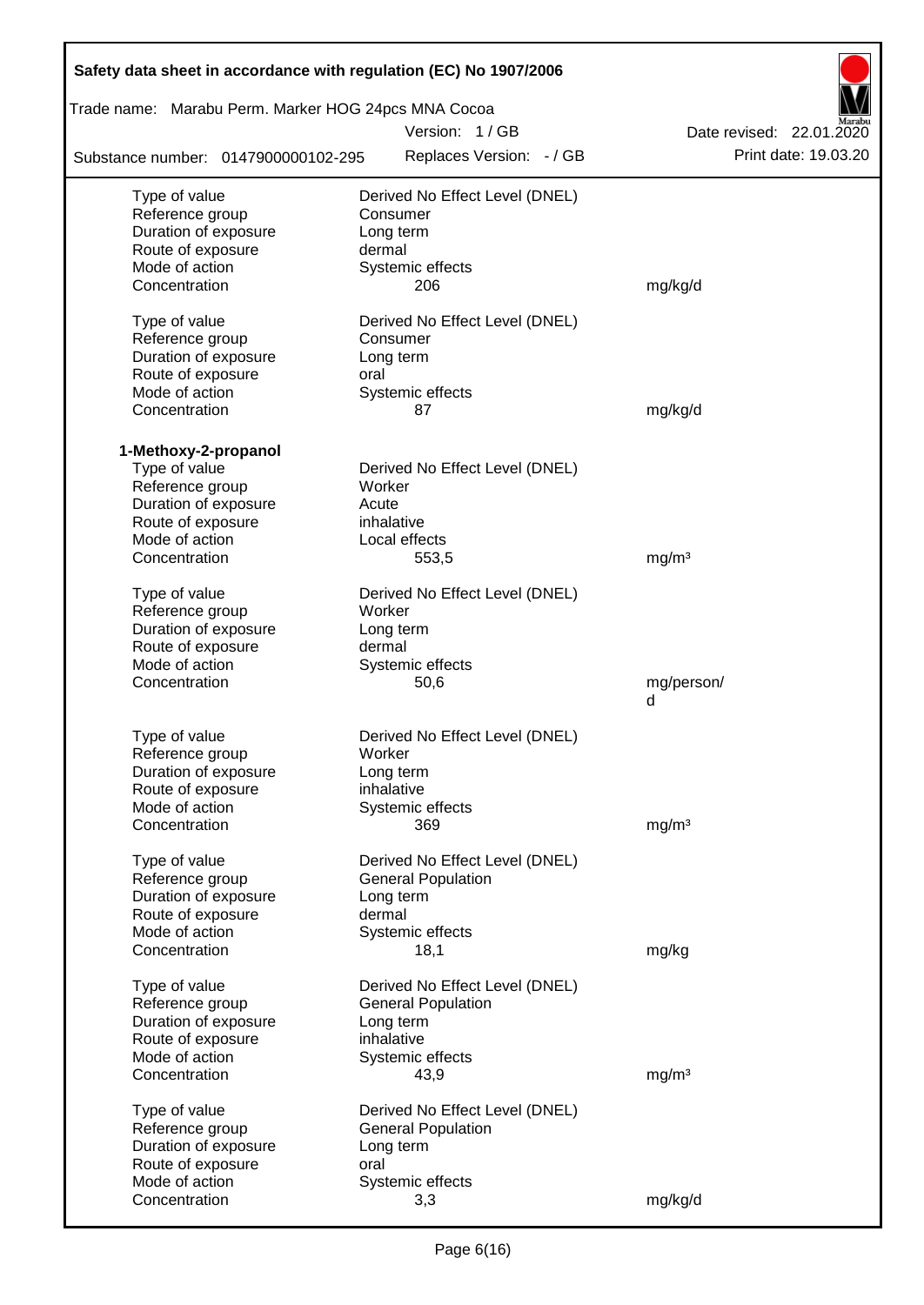| Safety data sheet in accordance with regulation (EC) No 1907/2006 |  |  |  |  |
|-------------------------------------------------------------------|--|--|--|--|
|-------------------------------------------------------------------|--|--|--|--|

| Trade name: Marabu Perm. Marker HOG 24pcs MNA Cocoa |  |  |
|-----------------------------------------------------|--|--|
|                                                     |  |  |

Version: 1 / GB

Replaces Version:  $-$  / GB Print date: 19.03.20 Date revised: 22.01.2020

Substance number: 0147900000102-295

| <b>Benzyl alcohol</b> |                                |                   |
|-----------------------|--------------------------------|-------------------|
| Type of value         | Derived No Effect Level (DNEL) |                   |
| Reference group       | Worker                         |                   |
| Duration of exposure  | Long term                      |                   |
| Route of exposure     | inhalative                     |                   |
| Mode of action        | Systemic effects               |                   |
| Concentration         | 22                             | mg/m <sup>3</sup> |
| Type of value         | Derived No Effect Level (DNEL) |                   |
| Reference group       | Worker                         |                   |
| Duration of exposure  | Short term                     |                   |
| Route of exposure     | inhalative                     |                   |
| Mode of action        | Systemic effects               |                   |
| Concentration         | 110                            | mg/m <sup>3</sup> |
| Type of value         | Derived No Effect Level (DNEL) |                   |
| Reference group       | Worker                         |                   |
| Duration of exposure  | Long term                      |                   |
| Route of exposure     | dermal                         |                   |
| Mode of action        | Systemic effects               |                   |
| Concentration         | 8                              | mg/kg/d           |
|                       |                                |                   |
| Type of value         | Derived No Effect Level (DNEL) |                   |
| Reference group       | Worker                         |                   |
| Duration of exposure  | Short term                     |                   |
| Route of exposure     | dermal                         |                   |
| Mode of action        | Systemic effects               |                   |
| Concentration         | 40                             | mg/kg/d           |
| Type of value         | Derived No Effect Level (DNEL) |                   |
| Reference group       | Consumer                       |                   |
| Duration of exposure  | Long term                      |                   |
| Route of exposure     | inhalative                     |                   |
| Mode of action        | Systemic effects               |                   |
| Concentration         | 5,4                            | mg/m <sup>3</sup> |
| Type of value         | Derived No Effect Level (DNEL) |                   |
| Reference group       | Consumer                       |                   |
| Duration of exposure  | Short term                     |                   |
| Route of exposure     | inhalative                     |                   |
| Mode of action        | Systemic effects               |                   |
| Concentration         | 27                             | mg/m <sup>3</sup> |
|                       |                                |                   |
| Type of value         | Derived No Effect Level (DNEL) |                   |
| Reference group       | Consumer                       |                   |
| Duration of exposure  | Long term                      |                   |
| Route of exposure     | dermal                         |                   |
| Mode of action        | Systemic effects               |                   |
| Concentration         | 4                              | mg/kg/d           |
| Type of value         | Derived No Effect Level (DNEL) |                   |
| Reference group       | Consumer                       |                   |
| Duration of exposure  | Short term                     |                   |
| Route of exposure     | dermal                         |                   |
| Mode of action        | Systemic effects               |                   |
| Concentration         | 20                             | mg/kg/d           |
|                       |                                |                   |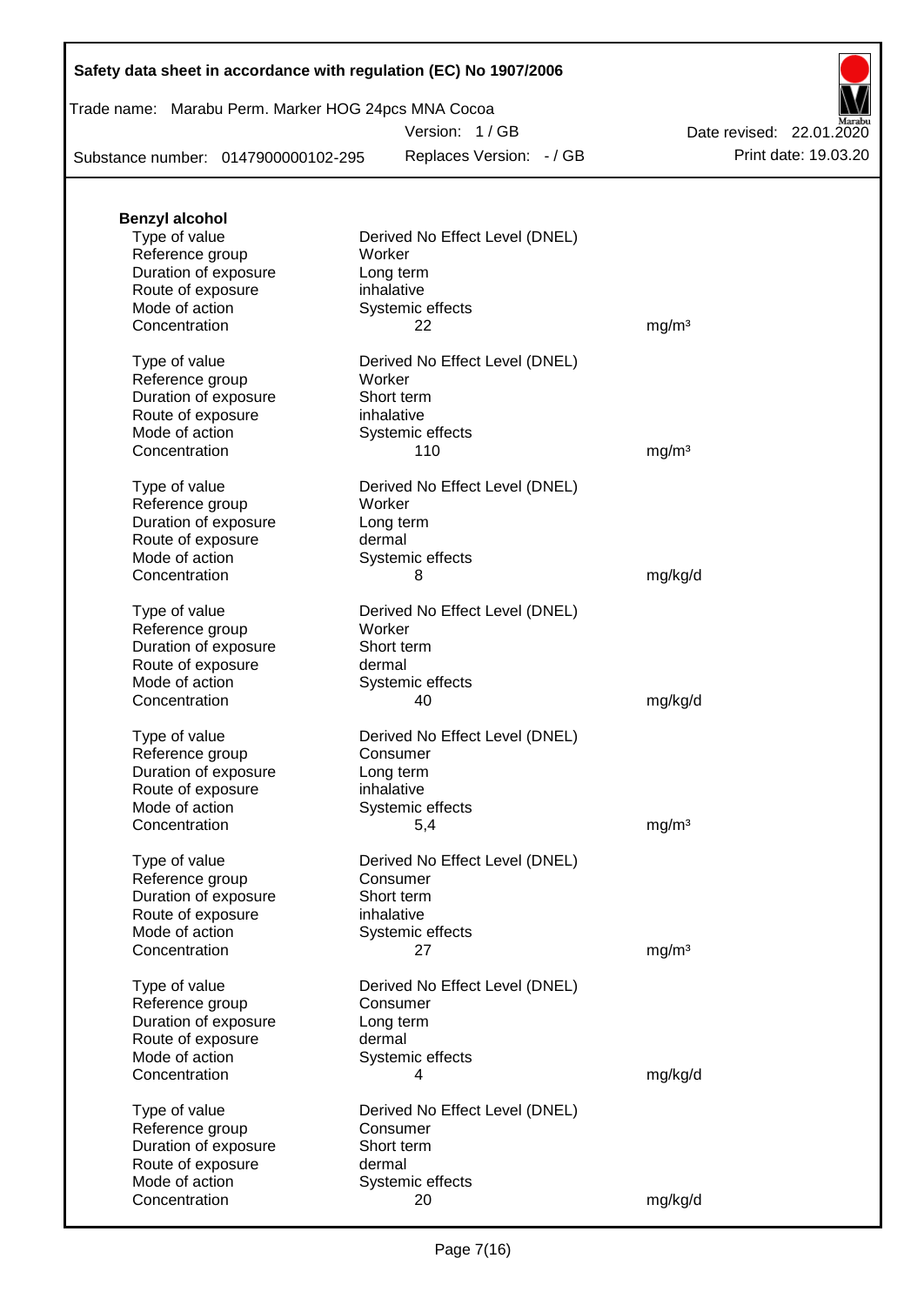| Safety data sheet in accordance with regulation (EC) No 1907/2006 |             |                                |                                    |
|-------------------------------------------------------------------|-------------|--------------------------------|------------------------------------|
| Trade name: Marabu Perm. Marker HOG 24pcs MNA Cocoa               |             |                                |                                    |
|                                                                   |             | Version: 1/GB                  | Marabu<br>Date revised: 22.01.2020 |
| Substance number: 0147900000102-295                               |             | Replaces Version: - / GB       | Print date: 19.03.20               |
|                                                                   |             |                                |                                    |
| Type of value                                                     |             | Derived No Effect Level (DNEL) |                                    |
| Reference group                                                   |             | Consumer                       |                                    |
| Duration of exposure                                              |             | Long term                      |                                    |
| Route of exposure                                                 | oral        |                                |                                    |
| Mode of action                                                    |             | Systemic effects               |                                    |
| Concentration                                                     |             | 4                              | mg/kg/d                            |
| Type of value                                                     |             | Derived No Effect Level (DNEL) |                                    |
| Reference group                                                   |             | Consumer                       |                                    |
| Duration of exposure                                              |             | Short term                     |                                    |
| Route of exposure                                                 | oral        |                                |                                    |
| Mode of action                                                    |             | Systemic effects               |                                    |
| Concentration                                                     |             | 20                             | mg/kg/d                            |
| <b>Predicted No Effect Concentration (PNEC)</b>                   |             |                                |                                    |
| <b>Ethanol</b>                                                    |             |                                |                                    |
| Type of value                                                     | <b>PNEC</b> |                                |                                    |
| <b>Type</b>                                                       |             | Freshwater                     |                                    |
| Concentration                                                     |             | 0,96                           | mg/l                               |
|                                                                   | <b>PNEC</b> |                                |                                    |
| Type of value<br><b>Type</b>                                      |             | Saltwater                      |                                    |
| Concentration                                                     |             | 0,79                           | mg/l                               |
|                                                                   |             |                                |                                    |
| Type of value                                                     | <b>PNEC</b> |                                |                                    |
| <b>Type</b>                                                       |             | Water (intermittent release)   |                                    |
| Concentration                                                     |             | 2,75                           | mg/l                               |
| Type of value                                                     | <b>PNEC</b> |                                |                                    |
| Type                                                              |             | Sewage treatment plant (STP)   |                                    |
| Concentration                                                     |             | 580                            | mg/l                               |
| Type of value                                                     | <b>PNEC</b> |                                |                                    |
| <b>Type</b>                                                       |             | Freshwater sediment            |                                    |
| Concentration                                                     |             | 3,6                            | mg/kg                              |
|                                                                   |             |                                |                                    |
| Type of value                                                     | <b>PNEC</b> |                                |                                    |
| Type                                                              |             | Marine sediment                |                                    |
| Concentration                                                     |             | 2,9                            | mg/kg                              |
| Type of value                                                     | <b>PNEC</b> |                                |                                    |
| Type                                                              | Soil        |                                |                                    |
| Concentration                                                     |             | 0,63                           | mg/kg                              |
| 1-Methoxy-2-propanol                                              |             |                                |                                    |
| Type of value                                                     | <b>PNEC</b> |                                |                                    |
| Type                                                              |             | Freshwater                     |                                    |
| Concentration                                                     |             | 10                             | mg/l                               |
| Type of value                                                     | <b>PNEC</b> |                                |                                    |
| Type                                                              | Water       |                                |                                    |
| Concentration                                                     |             | 41,6                           | mg/kg                              |
|                                                                   |             |                                |                                    |
| Type of value<br>Type                                             | <b>PNEC</b> | Sediment                       |                                    |
| Concentration                                                     |             | 41,6                           | mg/kg                              |
|                                                                   |             |                                |                                    |

Г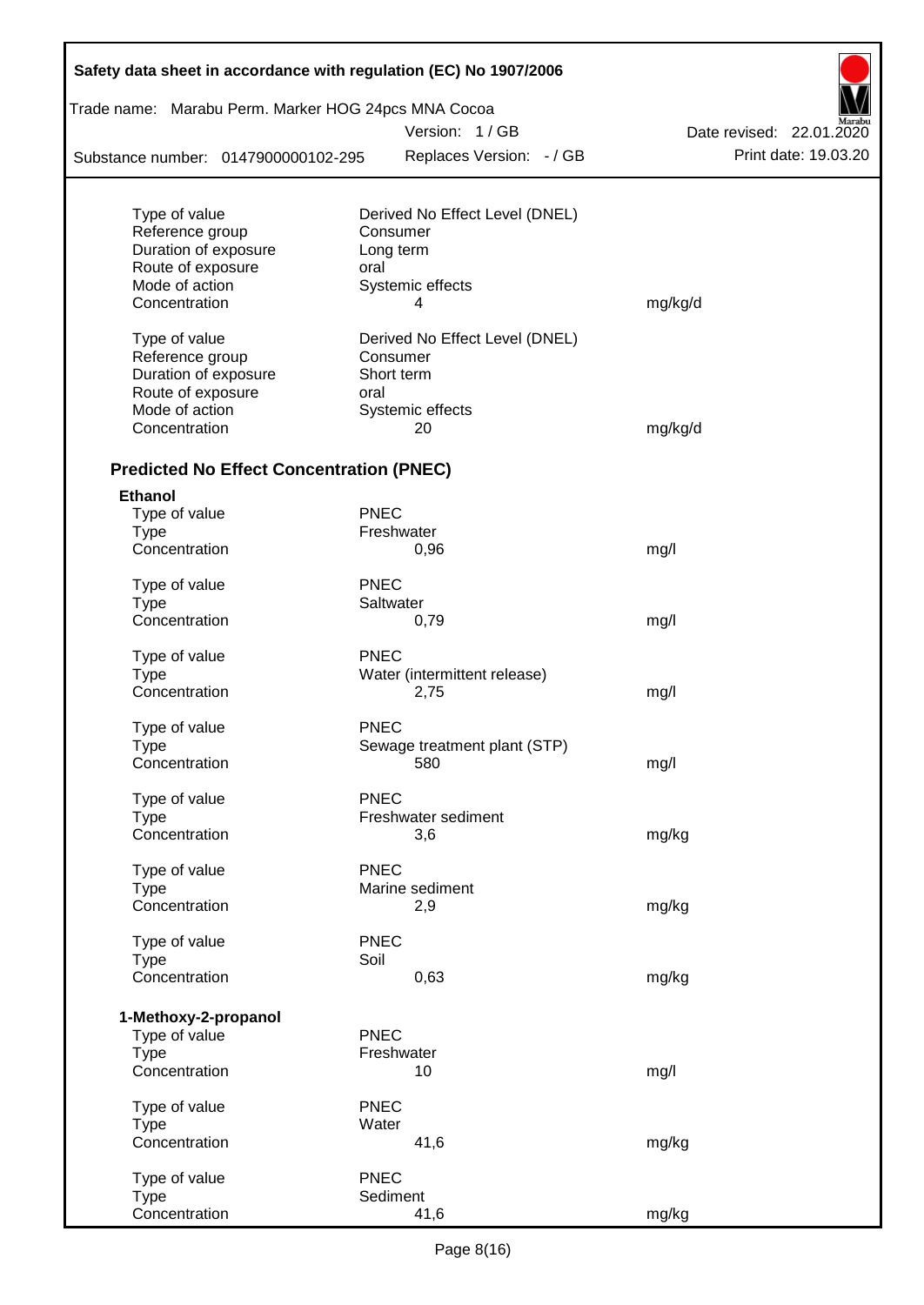| Safety data sheet in accordance with regulation (EC) No 1907/2006<br>Trade name: Marabu Perm. Marker HOG 24pcs MNA Cocoa<br>Substance number: 0147900000102-295 |             | Version: 1/GB<br>Replaces Version: - / GB | Date revised: 22.01.2020<br>Print date: 19.03.20 |
|-----------------------------------------------------------------------------------------------------------------------------------------------------------------|-------------|-------------------------------------------|--------------------------------------------------|
|                                                                                                                                                                 |             |                                           |                                                  |
| Type of value                                                                                                                                                   | <b>PNEC</b> |                                           |                                                  |
| <b>Type</b>                                                                                                                                                     |             | Marine sediment                           |                                                  |
| Concentration                                                                                                                                                   |             | 4,17                                      | mg/kg                                            |
| Type of value                                                                                                                                                   | <b>PNEC</b> |                                           |                                                  |
| <b>Type</b>                                                                                                                                                     | Soil        |                                           |                                                  |
| Concentration                                                                                                                                                   |             | 2,47                                      | mg/kg                                            |
| Type of value                                                                                                                                                   | <b>PNEC</b> |                                           |                                                  |
| <b>Type</b>                                                                                                                                                     |             | Sewage treatment plant (STP)              |                                                  |
| Concentration                                                                                                                                                   |             | 100                                       | mg/l                                             |
| <b>Benzyl alcohol</b>                                                                                                                                           |             |                                           |                                                  |
| Type of value                                                                                                                                                   | <b>PNEC</b> |                                           |                                                  |
| <b>Type</b>                                                                                                                                                     | Freshwater  |                                           |                                                  |
| Concentration                                                                                                                                                   |             | 1                                         | mg/l                                             |
| Type of value                                                                                                                                                   | <b>PNEC</b> |                                           |                                                  |
| <b>Type</b>                                                                                                                                                     | Saltwater   |                                           |                                                  |
| Concentration                                                                                                                                                   |             | 0,1                                       | mg/l                                             |
| Type of value                                                                                                                                                   | <b>PNEC</b> |                                           |                                                  |
| <b>Type</b>                                                                                                                                                     |             | Water (intermittent release)              |                                                  |
| Concentration                                                                                                                                                   |             | 2,3                                       | mg/l                                             |
| Type of value                                                                                                                                                   | <b>PNEC</b> |                                           |                                                  |
| <b>Type</b>                                                                                                                                                     |             | Sewage treatment plant (STP)              |                                                  |
| Concentration                                                                                                                                                   |             | 39                                        | mg/l                                             |
| Type of value                                                                                                                                                   | <b>PNEC</b> |                                           |                                                  |
| <b>Type</b>                                                                                                                                                     |             | Freshwater sediment                       |                                                  |
| Concentration                                                                                                                                                   |             | 5,27                                      | mg/kg                                            |
| Type of value                                                                                                                                                   | <b>PNEC</b> |                                           |                                                  |
| <b>Type</b>                                                                                                                                                     |             | Marine sediment                           |                                                  |
| Concentration                                                                                                                                                   |             | 0,527                                     | mg/kg                                            |
| Type of value                                                                                                                                                   | <b>PNEC</b> |                                           |                                                  |
| <b>Type</b>                                                                                                                                                     | Soil        |                                           |                                                  |
| Concentration                                                                                                                                                   |             | 0,456                                     | mg/kg                                            |
|                                                                                                                                                                 |             |                                           |                                                  |

# **8.2. Exposure controls**

#### **Exposure controls**

Provide adequate ventilation. Where reasonably practicable this should be achieved by the use of local exhaust ventilation and good general extraction. If these are not sufficient to maintain concentrations of particulates and solvent vapour below the OEL, suitable respiratory protection must be worn.

#### **Respiratory protection**

If workers are exposed to concentrations above the exposure limit they must use appropriate, certified respirators. Full mask, filter A

#### **Hand protection**

There is no one glove material or combination of materials that will give unlimited resistance to any individual or combination of chemicals.

For prolonged or repeated handling nitrile rubber gloves with textile undergloves are required. Material thickness  $\rightarrow$  0,5 mm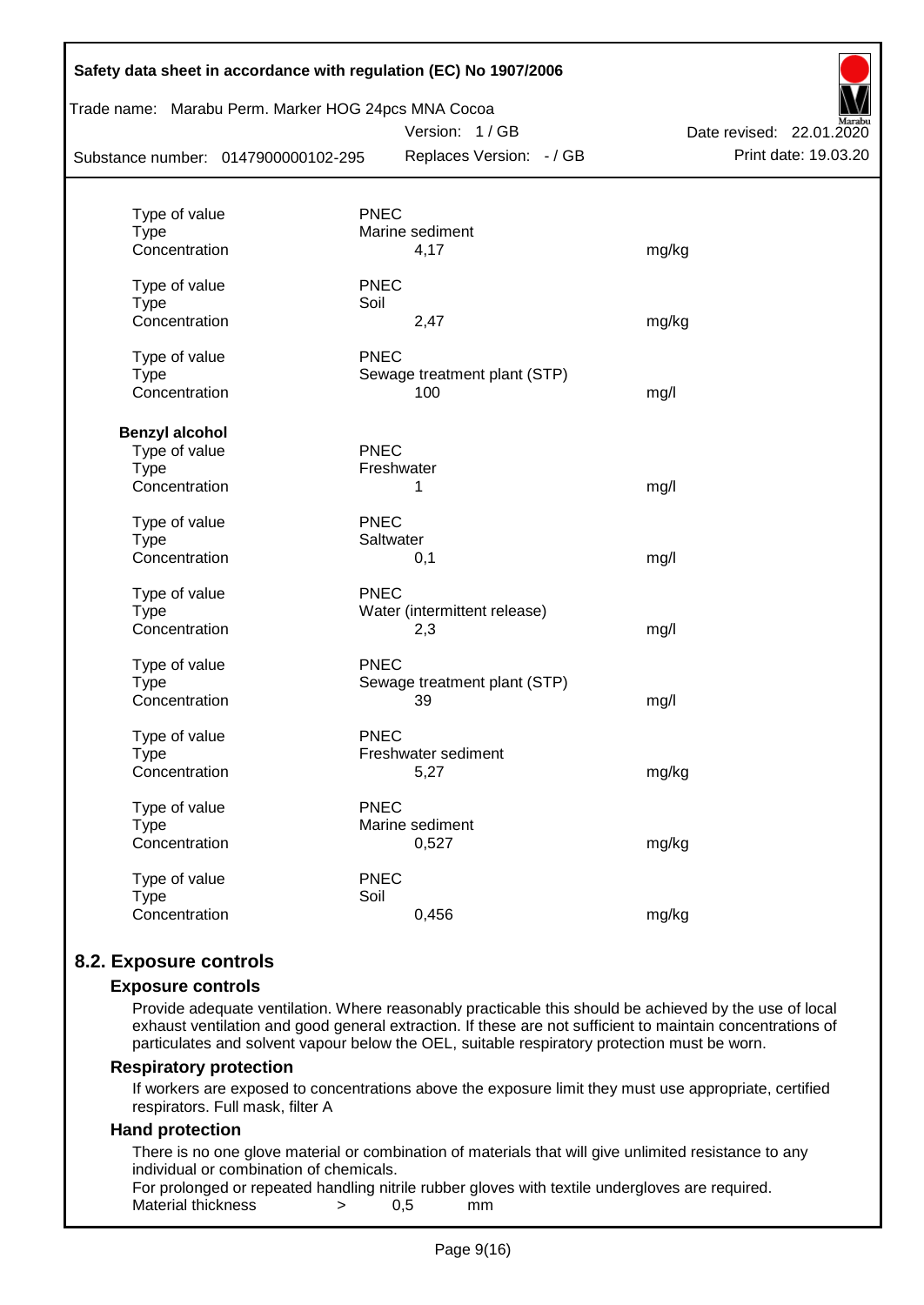| Safety data sheet in accordance with regulation (EC) No 1907/2006                                                                                                                                                                                                                                                                                                                                                                                          |                                                 |     |     |                                                                                                      |  |  |  |
|------------------------------------------------------------------------------------------------------------------------------------------------------------------------------------------------------------------------------------------------------------------------------------------------------------------------------------------------------------------------------------------------------------------------------------------------------------|-------------------------------------------------|-----|-----|------------------------------------------------------------------------------------------------------|--|--|--|
| Trade name: Marabu Perm. Marker HOG 24pcs MNA Cocoa                                                                                                                                                                                                                                                                                                                                                                                                        |                                                 |     |     |                                                                                                      |  |  |  |
|                                                                                                                                                                                                                                                                                                                                                                                                                                                            | Version: 1/GB                                   |     |     | Date revised: 22.01.2020                                                                             |  |  |  |
| Substance number: 0147900000102-295                                                                                                                                                                                                                                                                                                                                                                                                                        | Replaces Version: - / GB                        |     |     | Print date: 19.03.20                                                                                 |  |  |  |
| Breakthrough time<br>$\,<\,$<br>The breakthrough time must be greater than the end use time of the product.<br>replacement must be followed.                                                                                                                                                                                                                                                                                                               | 30                                              | min |     | The instructions and information provided by the glove manufacturer on use, storage, maintenance and |  |  |  |
| Gloves should be replaced regularly and if there is any sign of damage to the glove material.<br>Always ensure that gloves are free from defects and that they are stored and used correctly.<br>The performance or effectiveness of the glove may be reduced by physical/ chemical damage and poor<br>maintenance.<br>Barrier creams may help to protect the exposed areas of the skin, they should however not be applied<br>once exposure has occurred. |                                                 |     |     |                                                                                                      |  |  |  |
| Eye protection                                                                                                                                                                                                                                                                                                                                                                                                                                             |                                                 |     |     |                                                                                                      |  |  |  |
| Use safety eyewear designed to protect against splash of liquids.                                                                                                                                                                                                                                                                                                                                                                                          |                                                 |     |     |                                                                                                      |  |  |  |
| <b>Body protection</b>                                                                                                                                                                                                                                                                                                                                                                                                                                     |                                                 |     |     |                                                                                                      |  |  |  |
| Cotton or cotton/synthetic overalls or coveralls are normally suitable.                                                                                                                                                                                                                                                                                                                                                                                    |                                                 |     |     |                                                                                                      |  |  |  |
|                                                                                                                                                                                                                                                                                                                                                                                                                                                            |                                                 |     |     |                                                                                                      |  |  |  |
| <b>SECTION 9: Physical and chemical properties</b>                                                                                                                                                                                                                                                                                                                                                                                                         |                                                 |     |     |                                                                                                      |  |  |  |
| 9.1. Information on basic physical and chemical properties                                                                                                                                                                                                                                                                                                                                                                                                 |                                                 |     |     |                                                                                                      |  |  |  |
| <b>Form</b>                                                                                                                                                                                                                                                                                                                                                                                                                                                | liquid                                          |     |     |                                                                                                      |  |  |  |
| <b>Colour</b>                                                                                                                                                                                                                                                                                                                                                                                                                                              | coloured                                        |     |     |                                                                                                      |  |  |  |
| <b>Odour</b>                                                                                                                                                                                                                                                                                                                                                                                                                                               | mild, alcoholic                                 |     |     |                                                                                                      |  |  |  |
| <b>Odour threshold</b>                                                                                                                                                                                                                                                                                                                                                                                                                                     |                                                 |     |     |                                                                                                      |  |  |  |
| Remarks                                                                                                                                                                                                                                                                                                                                                                                                                                                    | No data available                               |     |     |                                                                                                      |  |  |  |
| pH value                                                                                                                                                                                                                                                                                                                                                                                                                                                   |                                                 |     |     |                                                                                                      |  |  |  |
| Value                                                                                                                                                                                                                                                                                                                                                                                                                                                      | 5,5                                             | to  | 7,5 |                                                                                                      |  |  |  |
| <b>Melting point</b>                                                                                                                                                                                                                                                                                                                                                                                                                                       |                                                 |     |     |                                                                                                      |  |  |  |
| Remarks                                                                                                                                                                                                                                                                                                                                                                                                                                                    | not determined                                  |     |     |                                                                                                      |  |  |  |
| <b>Freezing point</b>                                                                                                                                                                                                                                                                                                                                                                                                                                      |                                                 |     |     |                                                                                                      |  |  |  |
| Remarks                                                                                                                                                                                                                                                                                                                                                                                                                                                    | not determined                                  |     |     |                                                                                                      |  |  |  |
| Initial boiling point and boiling range                                                                                                                                                                                                                                                                                                                                                                                                                    |                                                 |     |     |                                                                                                      |  |  |  |
| Value                                                                                                                                                                                                                                                                                                                                                                                                                                                      | 80                                              | to  | 90  | $^{\circ}C$                                                                                          |  |  |  |
| <b>Flash point</b>                                                                                                                                                                                                                                                                                                                                                                                                                                         |                                                 |     |     |                                                                                                      |  |  |  |
| Value                                                                                                                                                                                                                                                                                                                                                                                                                                                      | 35                                              |     |     | $^{\circ}C$                                                                                          |  |  |  |
| Method                                                                                                                                                                                                                                                                                                                                                                                                                                                     | ASTM D 6450 (CCCFP)                             |     |     |                                                                                                      |  |  |  |
| Evaporation rate (ether $= 1$ ) :                                                                                                                                                                                                                                                                                                                                                                                                                          |                                                 |     |     |                                                                                                      |  |  |  |
| Remarks                                                                                                                                                                                                                                                                                                                                                                                                                                                    | not determined                                  |     |     |                                                                                                      |  |  |  |
| Flammability (solid, gas)<br>Not applicable                                                                                                                                                                                                                                                                                                                                                                                                                |                                                 |     |     |                                                                                                      |  |  |  |
| Upper/lower flammability or explosive limits                                                                                                                                                                                                                                                                                                                                                                                                               |                                                 |     |     |                                                                                                      |  |  |  |
| Lower explosion limit<br>Upper explosion limit<br>Source                                                                                                                                                                                                                                                                                                                                                                                                   | 1,5<br>appr.<br>15<br>appr.<br>Literature value |     |     | %(V)<br>$%$ (V)                                                                                      |  |  |  |
| <b>Vapour density</b>                                                                                                                                                                                                                                                                                                                                                                                                                                      |                                                 |     |     |                                                                                                      |  |  |  |
| Remarks                                                                                                                                                                                                                                                                                                                                                                                                                                                    | not determined                                  |     |     |                                                                                                      |  |  |  |
| <b>Density</b>                                                                                                                                                                                                                                                                                                                                                                                                                                             |                                                 |     |     |                                                                                                      |  |  |  |
| Remarks                                                                                                                                                                                                                                                                                                                                                                                                                                                    | not determined                                  |     |     |                                                                                                      |  |  |  |
| Solubility in water                                                                                                                                                                                                                                                                                                                                                                                                                                        |                                                 |     |     |                                                                                                      |  |  |  |
| Remarks                                                                                                                                                                                                                                                                                                                                                                                                                                                    | partially miscible                              |     |     |                                                                                                      |  |  |  |
| <b>Partition coefficient: n-octanol/water</b>                                                                                                                                                                                                                                                                                                                                                                                                              |                                                 |     |     |                                                                                                      |  |  |  |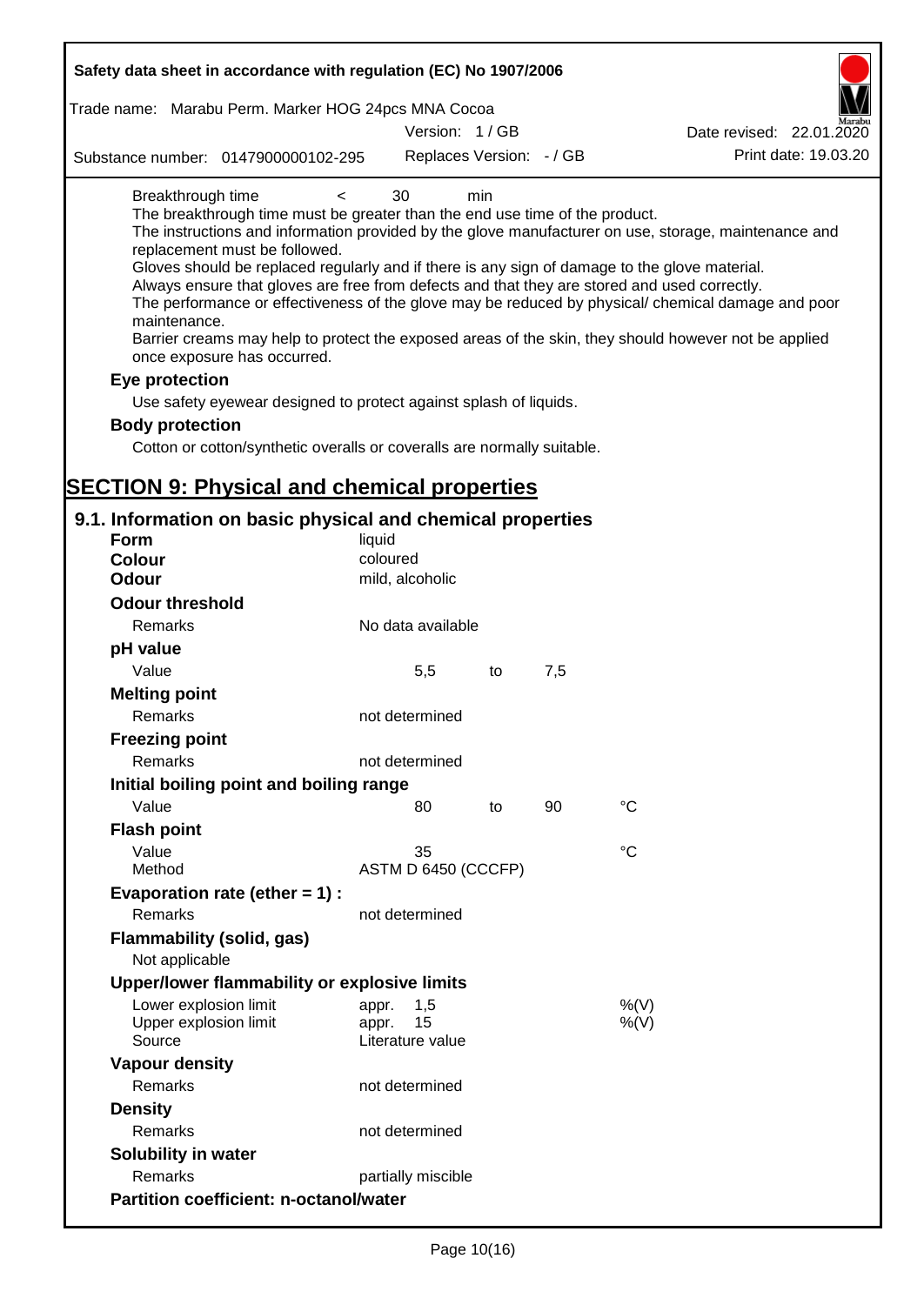| Safety data sheet in accordance with regulation (EC) No 1907/2006                                                                          |                                                                                                                                                                       |            |                          |    |   |                                                           |                                                                                                        |
|--------------------------------------------------------------------------------------------------------------------------------------------|-----------------------------------------------------------------------------------------------------------------------------------------------------------------------|------------|--------------------------|----|---|-----------------------------------------------------------|--------------------------------------------------------------------------------------------------------|
| Trade name: Marabu Perm. Marker HOG 24pcs MNA Cocoa                                                                                        |                                                                                                                                                                       |            | Version: 1/GB            |    |   |                                                           | Date revised: 22.01.2020                                                                               |
|                                                                                                                                            | Substance number: 0147900000102-295                                                                                                                                   |            | Replaces Version: - / GB |    |   |                                                           | Print date: 19.03.20                                                                                   |
| Remarks                                                                                                                                    |                                                                                                                                                                       |            | Not applicable           |    |   |                                                           |                                                                                                        |
| Ignition temperature                                                                                                                       |                                                                                                                                                                       |            |                          |    |   |                                                           |                                                                                                        |
| Value<br>Source                                                                                                                            |                                                                                                                                                                       | appr.      | 287<br>Literature value  |    |   | $^{\circ}C$                                               |                                                                                                        |
| <b>Viscosity</b><br>Value                                                                                                                  |                                                                                                                                                                       |            | 3                        | to | 6 | mPa.s                                                     |                                                                                                        |
| <b>Efflux time</b><br>Remarks                                                                                                              |                                                                                                                                                                       |            | not determined           |    |   |                                                           |                                                                                                        |
| <b>Explosive properties</b>                                                                                                                |                                                                                                                                                                       |            |                          |    |   |                                                           |                                                                                                        |
| evaluation                                                                                                                                 |                                                                                                                                                                       | no         |                          |    |   |                                                           |                                                                                                        |
| <b>Oxidising properties</b>                                                                                                                |                                                                                                                                                                       |            |                          |    |   |                                                           |                                                                                                        |
| evaluation                                                                                                                                 |                                                                                                                                                                       | None known |                          |    |   |                                                           |                                                                                                        |
| 9.2. Other information                                                                                                                     |                                                                                                                                                                       |            |                          |    |   |                                                           |                                                                                                        |
| <b>Other information</b>                                                                                                                   |                                                                                                                                                                       |            |                          |    |   |                                                           |                                                                                                        |
|                                                                                                                                            |                                                                                                                                                                       |            |                          |    |   |                                                           | The physical specifications are approximate values and refer to the used safety relevant component(s). |
| <b>SECTION 10: Stability and reactivity</b>                                                                                                |                                                                                                                                                                       |            |                          |    |   |                                                           |                                                                                                        |
| 10.1. Reactivity                                                                                                                           | No hazardous reactions when stored and handled according to prescribed instructions.                                                                                  |            |                          |    |   |                                                           |                                                                                                        |
| 10.2. Chemical stability                                                                                                                   | Stable under recommended storage and handling conditions (see section 7).                                                                                             |            |                          |    |   |                                                           |                                                                                                        |
|                                                                                                                                            | 10.3. Possibility of hazardous reactions<br>Keep away from oxidising agents, strongly alkaline and strongly acid materials in order to avoid<br>exothermic reactions. |            |                          |    |   |                                                           |                                                                                                        |
| 10.4. Conditions to avoid                                                                                                                  | When exposed to high temperatures may produce hazardous decomposition products.                                                                                       |            |                          |    |   |                                                           |                                                                                                        |
| 10.5. Incompatible materials<br>No hazardous reactions when stored and handled according to prescribed instructions.                       |                                                                                                                                                                       |            |                          |    |   |                                                           |                                                                                                        |
|                                                                                                                                            |                                                                                                                                                                       |            |                          |    |   |                                                           |                                                                                                        |
| 10.6. Hazardous decomposition products<br>See chapter 5.2 (Firefighting measures - Special hazards arising from the substance or mixture). |                                                                                                                                                                       |            |                          |    |   |                                                           |                                                                                                        |
| <b>SECTION 11: Toxicological information</b>                                                                                               |                                                                                                                                                                       |            |                          |    |   |                                                           |                                                                                                        |
|                                                                                                                                            | 11.1. Information on toxicological effects                                                                                                                            |            |                          |    |   |                                                           |                                                                                                        |
| <b>Acute oral toxicity</b>                                                                                                                 |                                                                                                                                                                       |            |                          |    |   |                                                           |                                                                                                        |
| <b>ATE</b><br>Method                                                                                                                       | $\geq$                                                                                                                                                                |            | 2.000                    |    |   | mg/kg<br>calculated value (Regulation (EC) No. 1272/2008) |                                                                                                        |
| <b>Acute oral toxicity (Components)</b>                                                                                                    |                                                                                                                                                                       |            |                          |    |   |                                                           |                                                                                                        |
| 1-Methoxy-2-propanol                                                                                                                       |                                                                                                                                                                       |            |                          |    |   |                                                           |                                                                                                        |
| Species<br>LD50                                                                                                                            | rat                                                                                                                                                                   |            | 5200                     |    |   | mg/kg                                                     |                                                                                                        |
| <b>Benzyl alcohol</b>                                                                                                                      |                                                                                                                                                                       |            |                          |    |   |                                                           |                                                                                                        |
| Species<br>LD50                                                                                                                            | rat                                                                                                                                                                   |            | 1620                     |    |   | mg/kg                                                     |                                                                                                        |
| <b>Acute dermal toxicity</b>                                                                                                               |                                                                                                                                                                       |            |                          |    |   |                                                           |                                                                                                        |
| Remarks                                                                                                                                    |                                                                                                                                                                       |            |                          |    |   |                                                           | Based on available data, the classification criteria are not met.                                      |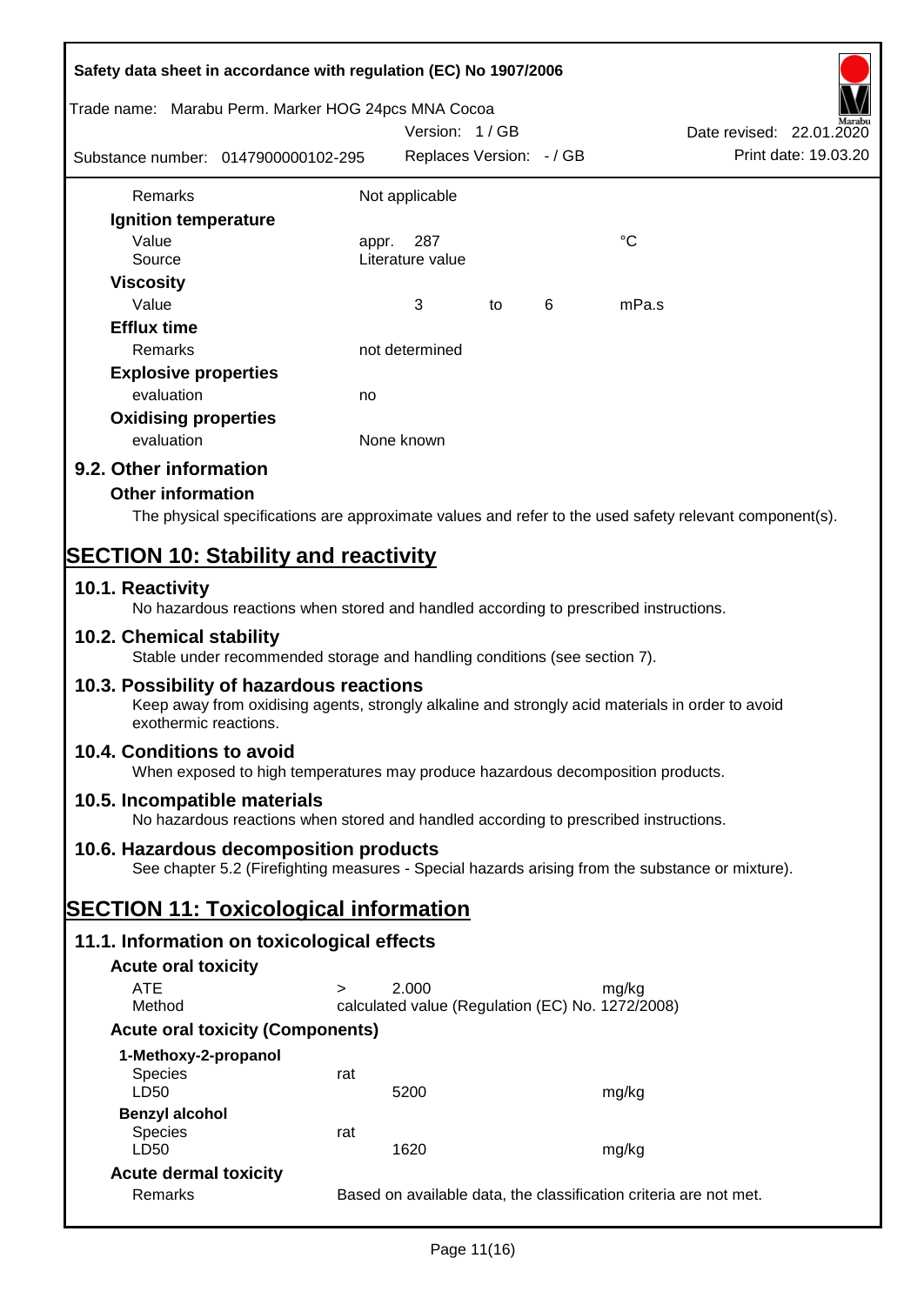| Safety data sheet in accordance with regulation (EC) No 1907/2006<br>Trade name: Marabu Perm. Marker HOG 24pcs MNA Cocoa                                                                                                                                                                                                                                                                                              |                                                                                                                       |        | Version: 1/GB                        |       | Date revised: 22.01.2020                                          |  |
|-----------------------------------------------------------------------------------------------------------------------------------------------------------------------------------------------------------------------------------------------------------------------------------------------------------------------------------------------------------------------------------------------------------------------|-----------------------------------------------------------------------------------------------------------------------|--------|--------------------------------------|-------|-------------------------------------------------------------------|--|
| Substance number: 0147900000102-295                                                                                                                                                                                                                                                                                                                                                                                   |                                                                                                                       |        | Replaces Version: - / GB             |       | Print date: 19.03.20                                              |  |
| <b>Acute dermal toxicity (Components)</b>                                                                                                                                                                                                                                                                                                                                                                             |                                                                                                                       |        |                                      |       |                                                                   |  |
| 1-Methoxy-2-propanol                                                                                                                                                                                                                                                                                                                                                                                                  |                                                                                                                       |        |                                      |       |                                                                   |  |
| <b>Species</b>                                                                                                                                                                                                                                                                                                                                                                                                        | rabbit                                                                                                                |        |                                      |       |                                                                   |  |
| LD50                                                                                                                                                                                                                                                                                                                                                                                                                  |                                                                                                                       | 14000  |                                      | mg/kg |                                                                   |  |
| <b>Acute inhalational toxicity</b>                                                                                                                                                                                                                                                                                                                                                                                    |                                                                                                                       |        |                                      |       |                                                                   |  |
| <b>ATE</b><br>Administration/Form                                                                                                                                                                                                                                                                                                                                                                                     | ><br>Vapors                                                                                                           | 20     |                                      | mg/l  |                                                                   |  |
| Method                                                                                                                                                                                                                                                                                                                                                                                                                |                                                                                                                       |        |                                      |       |                                                                   |  |
| Remarks                                                                                                                                                                                                                                                                                                                                                                                                               | calculated value (Regulation (EC) No. 1272/2008)<br>Based on available data, the classification criteria are not met. |        |                                      |       |                                                                   |  |
| <b>Acute inhalative toxicity (Components)</b>                                                                                                                                                                                                                                                                                                                                                                         |                                                                                                                       |        |                                      |       |                                                                   |  |
| <b>Benzyl alcohol</b>                                                                                                                                                                                                                                                                                                                                                                                                 |                                                                                                                       |        |                                      |       |                                                                   |  |
| Species                                                                                                                                                                                                                                                                                                                                                                                                               | rat                                                                                                                   |        |                                      |       |                                                                   |  |
| LD <sub>0</sub>                                                                                                                                                                                                                                                                                                                                                                                                       |                                                                                                                       | 4,178  |                                      | mg/l  |                                                                   |  |
| Duration of exposure<br>Administration/Form                                                                                                                                                                                                                                                                                                                                                                           | Dust/Mist                                                                                                             | 4      | h                                    |       |                                                                   |  |
| Method                                                                                                                                                                                                                                                                                                                                                                                                                | <b>OECD 403</b>                                                                                                       |        |                                      |       |                                                                   |  |
| <b>Benzyl alcohol</b>                                                                                                                                                                                                                                                                                                                                                                                                 |                                                                                                                       |        |                                      |       |                                                                   |  |
| Species                                                                                                                                                                                                                                                                                                                                                                                                               | rat                                                                                                                   |        |                                      |       |                                                                   |  |
| LD50<br>Duration of exposure                                                                                                                                                                                                                                                                                                                                                                                          | $\geq$                                                                                                                | 5<br>4 | h                                    | mg/l  |                                                                   |  |
| Administration/Form                                                                                                                                                                                                                                                                                                                                                                                                   | Dust/Mist                                                                                                             |        |                                      |       |                                                                   |  |
| Method                                                                                                                                                                                                                                                                                                                                                                                                                | <b>OECD 403</b>                                                                                                       |        |                                      |       |                                                                   |  |
| <b>Skin corrosion/irritation</b>                                                                                                                                                                                                                                                                                                                                                                                      |                                                                                                                       |        |                                      |       |                                                                   |  |
| Remarks                                                                                                                                                                                                                                                                                                                                                                                                               |                                                                                                                       |        |                                      |       | Based on available data, the classification criteria are not met. |  |
| Serious eye damage/irritation                                                                                                                                                                                                                                                                                                                                                                                         |                                                                                                                       |        |                                      |       |                                                                   |  |
| evaluation                                                                                                                                                                                                                                                                                                                                                                                                            | irritant                                                                                                              |        |                                      |       |                                                                   |  |
| Remarks                                                                                                                                                                                                                                                                                                                                                                                                               |                                                                                                                       |        | The classification criteria are met. |       |                                                                   |  |
| <b>Sensitization</b>                                                                                                                                                                                                                                                                                                                                                                                                  |                                                                                                                       |        |                                      |       |                                                                   |  |
| Remarks                                                                                                                                                                                                                                                                                                                                                                                                               |                                                                                                                       |        |                                      |       | Based on available data, the classification criteria are not met. |  |
| <b>Mutagenicity</b>                                                                                                                                                                                                                                                                                                                                                                                                   |                                                                                                                       |        |                                      |       |                                                                   |  |
| Remarks                                                                                                                                                                                                                                                                                                                                                                                                               |                                                                                                                       |        |                                      |       | Based on available data, the classification criteria are not met. |  |
| <b>Reproductive toxicity</b>                                                                                                                                                                                                                                                                                                                                                                                          |                                                                                                                       |        |                                      |       |                                                                   |  |
| Remarks                                                                                                                                                                                                                                                                                                                                                                                                               |                                                                                                                       |        |                                      |       | Based on available data, the classification criteria are not met. |  |
| Carcinogenicity                                                                                                                                                                                                                                                                                                                                                                                                       |                                                                                                                       |        |                                      |       |                                                                   |  |
| Remarks                                                                                                                                                                                                                                                                                                                                                                                                               |                                                                                                                       |        |                                      |       | Based on available data, the classification criteria are not met. |  |
| <b>Specific Target Organ Toxicity (STOT)</b>                                                                                                                                                                                                                                                                                                                                                                          |                                                                                                                       |        |                                      |       |                                                                   |  |
| <b>Single exposure</b>                                                                                                                                                                                                                                                                                                                                                                                                |                                                                                                                       |        |                                      |       |                                                                   |  |
| Remarks                                                                                                                                                                                                                                                                                                                                                                                                               |                                                                                                                       |        | The classification criteria are met. |       |                                                                   |  |
| evaluation                                                                                                                                                                                                                                                                                                                                                                                                            |                                                                                                                       |        | May cause drowsiness or dizziness.   |       |                                                                   |  |
| <b>Repeated exposure</b><br>Remarks                                                                                                                                                                                                                                                                                                                                                                                   |                                                                                                                       |        |                                      |       | Based on available data, the classification criteria are not met. |  |
| <b>Aspiration hazard</b>                                                                                                                                                                                                                                                                                                                                                                                              |                                                                                                                       |        |                                      |       |                                                                   |  |
| Based on available data, the classification criteria are not met.                                                                                                                                                                                                                                                                                                                                                     |                                                                                                                       |        |                                      |       |                                                                   |  |
| <b>Experience in practice</b>                                                                                                                                                                                                                                                                                                                                                                                         |                                                                                                                       |        |                                      |       |                                                                   |  |
| Exposure to component solvents vapours concentration in excess of the stated occupational exposure<br>limit may result in adverse health effects such as mucous membrane and respiratory system irritation<br>and adverse effects on kidney, liver and central nervous system. Symptoms and signs include headache,<br>dizziness, fatigue, muscular weakness, drowsiness and in extreme cases, loss of consciousness. |                                                                                                                       |        |                                      |       |                                                                   |  |

Solvents may cause some of the above effects by absorption through the skin. Repeated or prolonged contact with the mixture may cause removal of natural fat from the skin resulting in non-allergic contact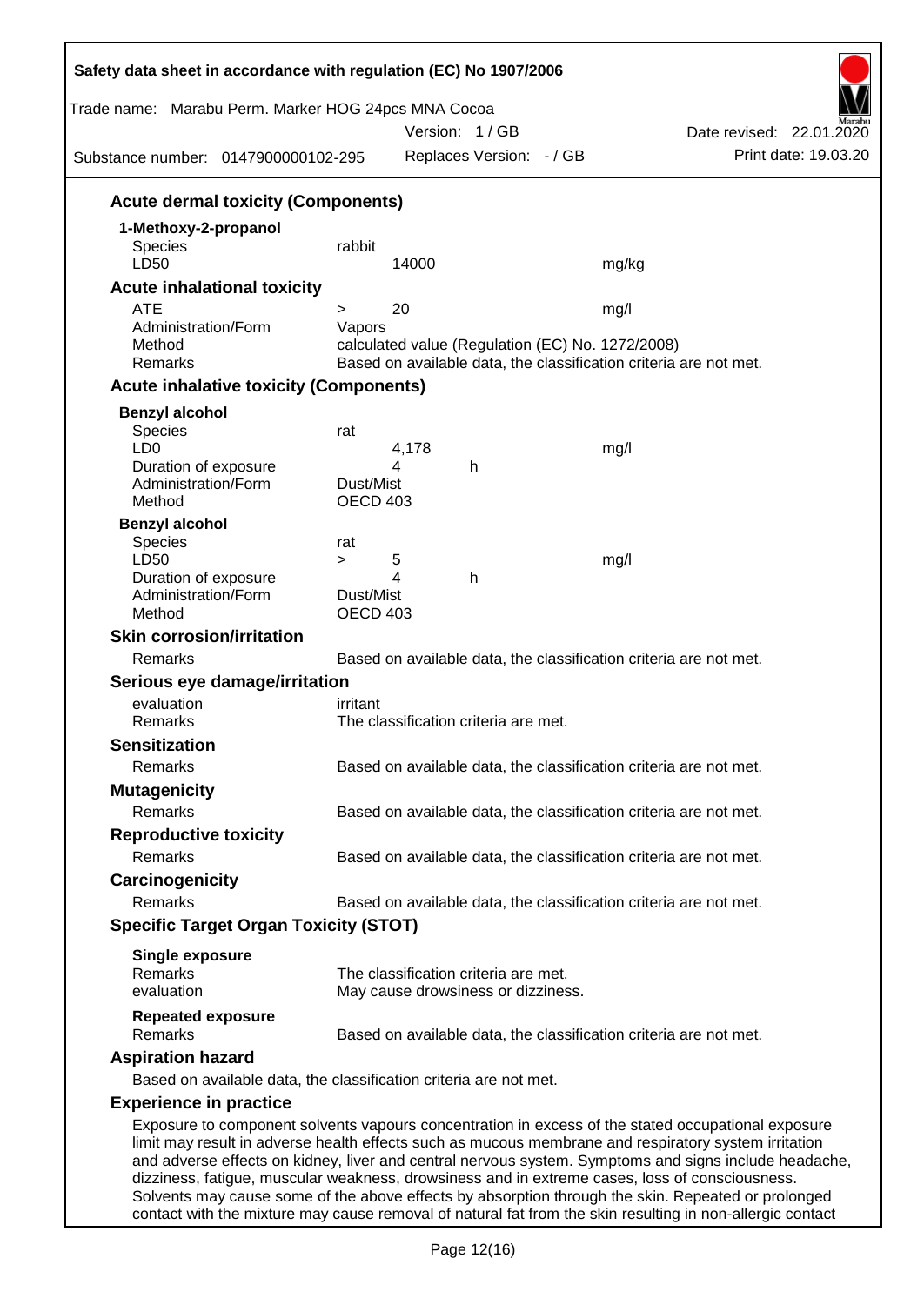| Safety data sheet in accordance with regulation (EC) No 1907/2006                                                                                                                                                                                                                                                                                                                                                                                                                                                                                    |                   |                  |                              |                                                    |                                                                                                       |
|------------------------------------------------------------------------------------------------------------------------------------------------------------------------------------------------------------------------------------------------------------------------------------------------------------------------------------------------------------------------------------------------------------------------------------------------------------------------------------------------------------------------------------------------------|-------------------|------------------|------------------------------|----------------------------------------------------|-------------------------------------------------------------------------------------------------------|
| Trade name: Marabu Perm. Marker HOG 24pcs MNA Cocoa                                                                                                                                                                                                                                                                                                                                                                                                                                                                                                  |                   |                  |                              |                                                    |                                                                                                       |
|                                                                                                                                                                                                                                                                                                                                                                                                                                                                                                                                                      |                   |                  | Version: 1/GB                |                                                    | Date revised: 22.01.2020                                                                              |
| Substance number: 0147900000102-295                                                                                                                                                                                                                                                                                                                                                                                                                                                                                                                  |                   |                  | Replaces Version: - / GB     |                                                    | Print date: 19.03.20                                                                                  |
| dermatitis and absorption through the skin. The liquid splashed in the eyes may cause irritation and<br>known, delayed and immediate effects and also chronic effects of components from short-term and<br>long-term exposure by oral, inhalation and dermal routes of exposure and eye contact.<br><b>Other information</b><br>There are no data available on the mixture itself.<br>The mixture has been assessed following the additivity method of the CLP Regulation (EC) No<br>1272/2008 and classified for toxicological hazards accordingly. |                   |                  |                              |                                                    | reversible damage. Ingestion may cause nausea, diarrhoea and vomiting. This takes into account, where |
| <b>SECTION 12: Ecological information</b>                                                                                                                                                                                                                                                                                                                                                                                                                                                                                                            |                   |                  |                              |                                                    |                                                                                                       |
| 12.1. Toxicity<br><b>General information</b>                                                                                                                                                                                                                                                                                                                                                                                                                                                                                                         |                   |                  |                              |                                                    |                                                                                                       |
| There are no data available on the mixture itself. Do not allow to enter drains or water courses. The<br>and is classified for eco-toxicological properties accordingly. See Sections 2 and 3 for details.                                                                                                                                                                                                                                                                                                                                           |                   |                  |                              |                                                    | mixture has been assessed following the summation method of the CLP Regulation (EC) No 1272/2008      |
| <b>Fish toxicity (Components)</b>                                                                                                                                                                                                                                                                                                                                                                                                                                                                                                                    |                   |                  |                              |                                                    |                                                                                                       |
| 1-Methoxy-2-propanol<br><b>Species</b>                                                                                                                                                                                                                                                                                                                                                                                                                                                                                                               |                   |                  | golden orfe (Leuciscus idus) |                                                    |                                                                                                       |
| LC <sub>0</sub>                                                                                                                                                                                                                                                                                                                                                                                                                                                                                                                                      | $\geq$            | 4600             |                              | mg/l                                               |                                                                                                       |
| Duration of exposure                                                                                                                                                                                                                                                                                                                                                                                                                                                                                                                                 |                   | 96               | h                            |                                                    |                                                                                                       |
| <b>Daphnia toxicity (Components)</b>                                                                                                                                                                                                                                                                                                                                                                                                                                                                                                                 |                   |                  |                              |                                                    |                                                                                                       |
| 1-Methoxy-2-propanol                                                                                                                                                                                                                                                                                                                                                                                                                                                                                                                                 |                   |                  |                              |                                                    |                                                                                                       |
| Species                                                                                                                                                                                                                                                                                                                                                                                                                                                                                                                                              |                   | Daphnia magna    |                              |                                                    |                                                                                                       |
| <b>EC50</b><br>Duration of exposure                                                                                                                                                                                                                                                                                                                                                                                                                                                                                                                  |                   | 23300<br>48      | h                            | mg/l                                               |                                                                                                       |
| <b>Algae toxicity (Components)</b>                                                                                                                                                                                                                                                                                                                                                                                                                                                                                                                   |                   |                  |                              |                                                    |                                                                                                       |
| 1-Methoxy-2-propanol                                                                                                                                                                                                                                                                                                                                                                                                                                                                                                                                 |                   |                  |                              |                                                    |                                                                                                       |
| <b>Species</b>                                                                                                                                                                                                                                                                                                                                                                                                                                                                                                                                       |                   | Desmodesmus      |                              |                                                    |                                                                                                       |
| <b>EC50</b>                                                                                                                                                                                                                                                                                                                                                                                                                                                                                                                                          | $\geq$            | 1000             |                              | mg/l                                               |                                                                                                       |
| Duration of exposure                                                                                                                                                                                                                                                                                                                                                                                                                                                                                                                                 |                   | 168              | h                            |                                                    |                                                                                                       |
| <b>Bacteria toxicity (Components)</b>                                                                                                                                                                                                                                                                                                                                                                                                                                                                                                                |                   |                  |                              |                                                    |                                                                                                       |
| 1-Methoxy-2-propanol                                                                                                                                                                                                                                                                                                                                                                                                                                                                                                                                 |                   |                  |                              |                                                    |                                                                                                       |
| <b>Species</b>                                                                                                                                                                                                                                                                                                                                                                                                                                                                                                                                       |                   | activated sludge |                              |                                                    |                                                                                                       |
| <b>EC50</b>                                                                                                                                                                                                                                                                                                                                                                                                                                                                                                                                          | $\geq$            | 1000             |                              | mg/l                                               |                                                                                                       |
| 12.2. Persistence and degradability                                                                                                                                                                                                                                                                                                                                                                                                                                                                                                                  |                   |                  |                              |                                                    |                                                                                                       |
| <b>General information</b>                                                                                                                                                                                                                                                                                                                                                                                                                                                                                                                           |                   |                  |                              |                                                    |                                                                                                       |
| No data available                                                                                                                                                                                                                                                                                                                                                                                                                                                                                                                                    |                   |                  |                              |                                                    |                                                                                                       |
| <b>Biodegradability (Components)</b>                                                                                                                                                                                                                                                                                                                                                                                                                                                                                                                 |                   |                  |                              |                                                    |                                                                                                       |
| 1-Methoxy-2-propanol                                                                                                                                                                                                                                                                                                                                                                                                                                                                                                                                 |                   |                  |                              |                                                    |                                                                                                       |
| Value                                                                                                                                                                                                                                                                                                                                                                                                                                                                                                                                                |                   | 90               |                              | $\%$                                               |                                                                                                       |
| Duration of test<br>evaluation<br>Method                                                                                                                                                                                                                                                                                                                                                                                                                                                                                                             | <b>OECD 301 F</b> | 28               | d                            | Readily biodegradable (according to OECD criteria) |                                                                                                       |
| 12.3. Bioaccumulative potential                                                                                                                                                                                                                                                                                                                                                                                                                                                                                                                      |                   |                  |                              |                                                    |                                                                                                       |
| <b>General information</b>                                                                                                                                                                                                                                                                                                                                                                                                                                                                                                                           |                   |                  |                              |                                                    |                                                                                                       |
| There are no data available on the mixture itself.                                                                                                                                                                                                                                                                                                                                                                                                                                                                                                   |                   |                  |                              |                                                    |                                                                                                       |
| <b>Partition coefficient: n-octanol/water</b>                                                                                                                                                                                                                                                                                                                                                                                                                                                                                                        |                   |                  |                              |                                                    |                                                                                                       |
| Remarks                                                                                                                                                                                                                                                                                                                                                                                                                                                                                                                                              |                   | Not applicable   |                              |                                                    |                                                                                                       |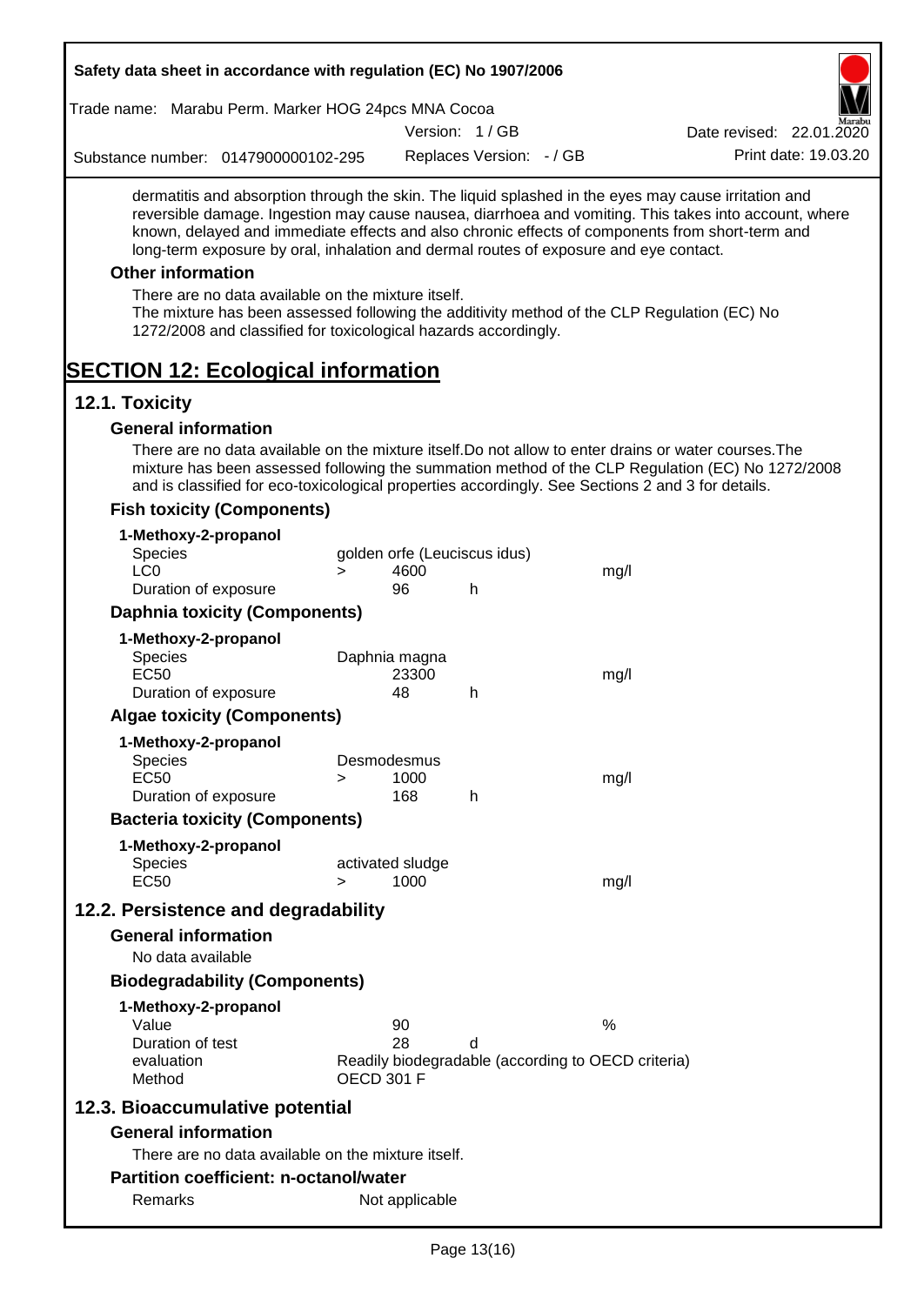### **Safety data sheet in accordance with regulation (EC) No 1907/2006**

Trade name: Marabu Perm. Marker HOG 24pcs MNA Cocoa

Version: 1 / GB

Substance number: 0147900000102-295

Replaces Version: - / GB Print date: 19.03.20 Date revised: 22.01.2020

# **12.4. Mobility in soil**

# **General information**

There are no data available on the mixture itself.

# **12.5. Results of PBT and vPvB assessment**

### **General information**

There are no data available on the mixture itself.

### **12.6. Other adverse effects**

### **General information**

There are no data available on the mixture itself.

# **SECTION 13: Disposal considerations**

### **13.1. Waste treatment methods**

### **Disposal recommendations for the product**

Do not allow to enter drains or water courses. Wastes and emptied containers should be classified in accordance with relevant national regulation. The European Waste Catalogue classification of this product, when disposed of as waste is EWC waste code 08 03 12\* waste ink containing dangerous substances If this product is mixed with other wastes, the original waste product code may no longer apply and the appropriate code should be assigned. For further information contact your local waste authority.

### **Disposal recommendations for packaging**

Using information provided in this safety data sheet, advice should be obtained from the relevant waste authority on the classification of empty containers. Empty containers must be scrapped or reconditioned.

Not emptied containers are hazardous waste (waste code number 150110).

# **SECTION 14: Transport information**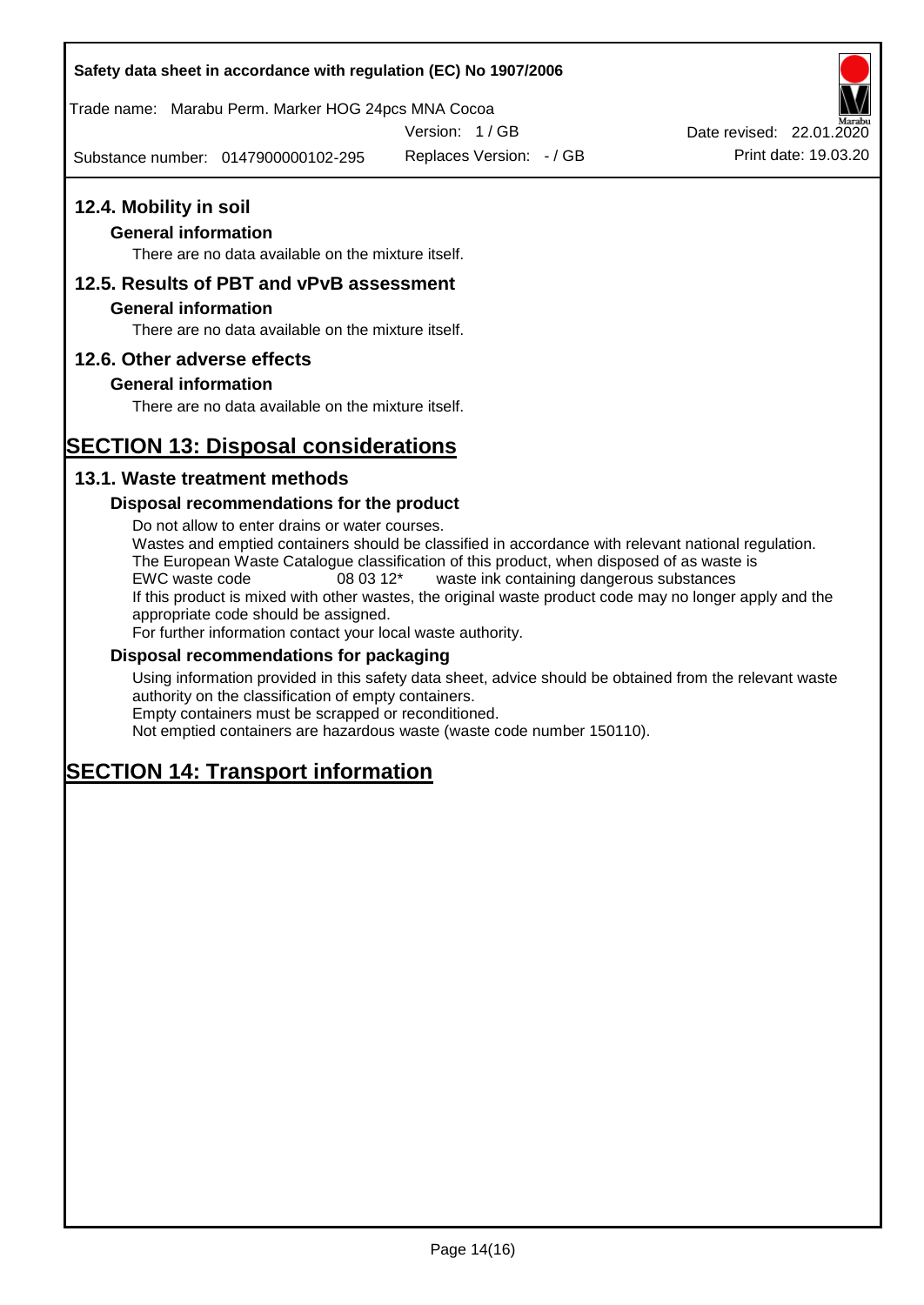| Safety data sheet in accordance with regulation (EC) No 1907/2006 |  |
|-------------------------------------------------------------------|--|
|-------------------------------------------------------------------|--|

### Trade name: Marabu Perm. Marker HOG 24pcs MNA Cocoa

Version: 1 / GB



Replaces Version:  $-$  / GB Print date: 19.03.20 Date revised: 22.01.2020

Substance number: 0147900000102-295

|                                     | <b>Land transport ADR/RID</b> | <b>Marine transport</b><br><b>IMDG/GGVSee</b> | Air transport<br><b>ICAO/IATA</b> |
|-------------------------------------|-------------------------------|-----------------------------------------------|-----------------------------------|
| Tunnel restriction code             | D/E                           |                                               |                                   |
| 14.1. UN number                     | 1263                          | 1263                                          | 1263                              |
| 14.2. UN proper shipping name       | <b>PAINT</b>                  | <b>PAINT</b>                                  | <b>PAINT</b>                      |
| 14.3. Transport hazard<br>class(es) | 3                             | 3                                             | 3                                 |
| Label                               |                               |                                               |                                   |
| 14.4. Packing group                 | Ш                             | Ш                                             | Ш                                 |
| Special provision                   | 640E                          |                                               |                                   |
| <b>Limited Quantity</b>             | 51                            |                                               |                                   |
| Transport category                  | 3                             |                                               |                                   |
| 14.5. Environmental hazards         |                               | no                                            |                                   |

# **Information for all modes of transport**

# **14.6. Special precautions for user**

Transport within the user's premises:

Always transport in closed containers that are upright and secure.

Ensure that persons transporting the product know what to do in the event of an accident or spillage.

# **Other information**

**14.7. Transport in bulk according to Annex II of Marpol and the IBC Code**

# no

# **SECTION 15: Regulatory information**

# **15.1. Safety, health and environmental regulations/legislation specific for the substance or mixture**

# **VOC**

VOC (EU) 75 %

# **Other information**

The product does not contain substances of very high concern (SVHC).

# **15.2. Chemical safety assessment**

For this preparation a chemical safety assessment has not been carried out.

# **SECTION 16: Other information**

**Hazard statements listed in Chapter 3**